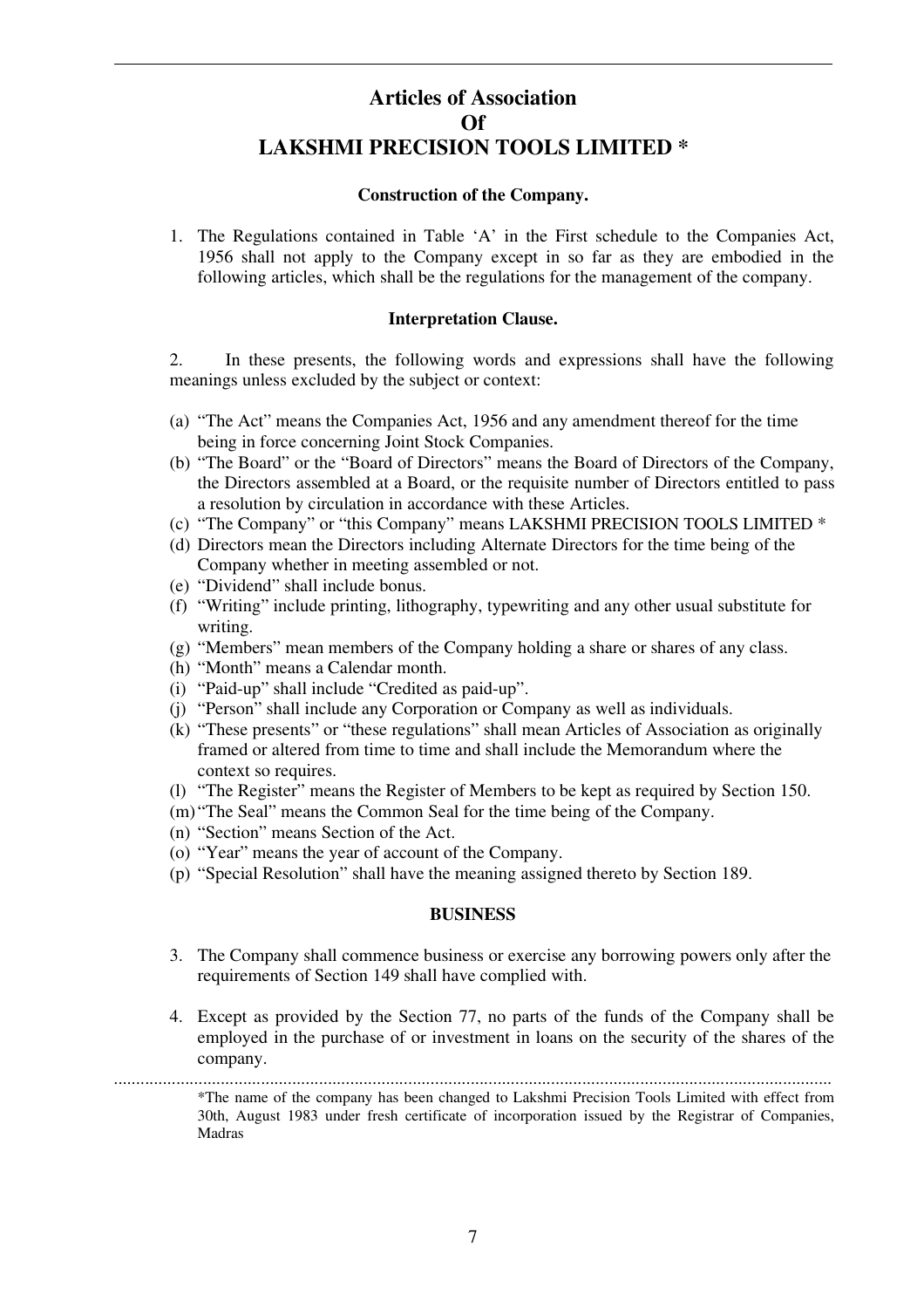## **CAPITAL**

5. The authorized Share Capital of the Company is Rs.6,00,00,000/ divided into 60,00,000 Equity Shares of Rs.10 each with power on the part of the company to increase or decrease the same as the circumstances may warrant.

AMENDED IN THE 28TH ANNUAL GENERAL MEETING HELD ON 18.08.1994

- 6. The existing Clause 6 of the Articles of Association be deleted.
- 7. Allotment Return: The Board shall duly comply with Section 75, with regard to all allotments of Shares from time to time.
- 8. Further Issue of Capital: The Board may at any time increase the subscribed Capital of the Company by issue of new shares out of the unissued part of the share capital of the Company, subject to the restrictions and provisions as to issue of Redeemable Preferences shares contained in Article 6 above and subject to any directions to the contrary that may be given by the Company in General Meeting and subject only to article 6 and to those directions:
	- (a) Such new shares shall be offered to the persons who, at the date of the offer, are holders of the Equity shares of the Company, in proportion, as nearly as circumstances admit, to the capital paid-up on those shares at that date.
	- (b) The offer aforesaid shall be made by notice specifying the number of shares offered and limiting a time not being less than fifteen days from the date of the offer within which the offer, if not accepted, will be deemed to have been declined.
	- (c) The offer aforesaid shall be deemed to include a right exercisable by the person concerned to renounce the shares offered to him or any of them, in favour of any other person; and the notice referred to in clause (b) shall contain a statement of this right.
	- (d) After the expiry of the time specified in the notice aforesaid or in respect of earlier intimation from the person to whom such notice is given that he declines to accept the shares offered, the Board may dispose of them in such manner as they think most beneficial to the Company.
- 9. Power of General Meeting to Offer Shares: In addition to and without derogating from the powers for the purpose conferred on the Board under Article 8 the Company, in General Meeting, may determine that any shares (whether forming part of the original capital or of any increased Capital of the Company) shall be offered to such persons (whether members or holders of the debentures of the Company or not) in such proportions and on such terms and conditions and either at a premium, or at par or (subject to compliance with the provisions of Section 79) at a discount, as such General Meeting shall determine and with full power to give to any person (whether a member or holder of the debentures of the Company or not) the option to call for or be allotted shares of any class of the company either at a premium or at par, or (subject to compliance with the provision of Section 79) at a discount, such option being exercisable at such times and for such consideration as may be directed by such General Meeting or the company in General Meeting may make any other provision whatsoever for the issue, allotment or disposal of any shares, subject to the provisions of the Act.
- 10. Variation of Rights: The rights attached to each class of shares (unless otherwise provided by the terms of issue of the shares of the class) may, subject to the provisions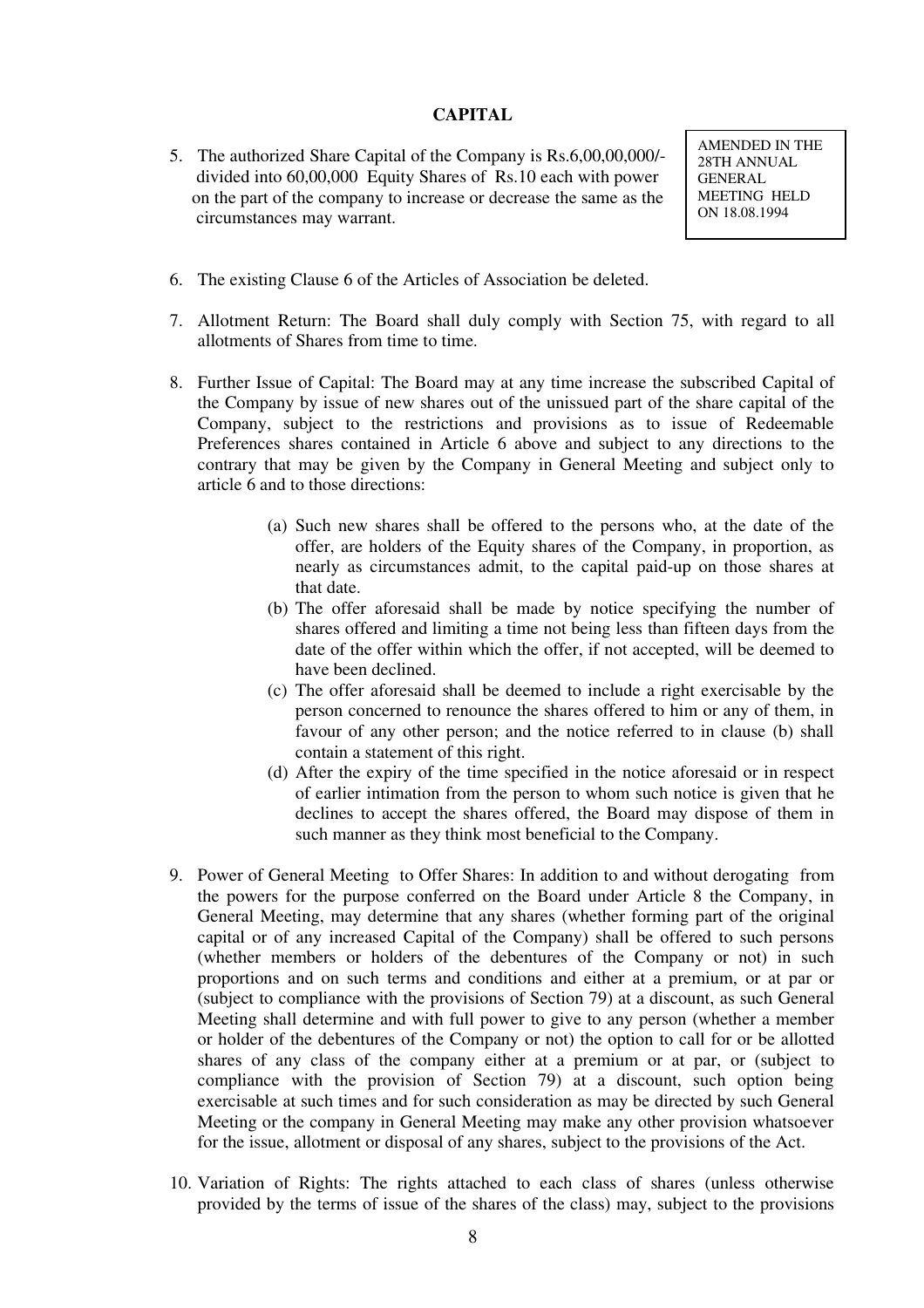of Sections 106 and 107, be varied with the consent in writing of the holders of threefourths of the issued shares of that class or with the sanction of a special resolution passed at a separate General Meeting of the holders of the shares of that class. To every such separate General Meeting the provisions of the these Articles relating to General Meeting shall mutatis mutandise apply, except that the necessary quorum shall be two persons at least holding or representing by proxy one – tenth of the issued shares of that class.

- 11. Issue of further Shares: The rights conferred upon the holders of the shares of any class issued with preferred or other rights shall not, unless otherwise expressly provided for by the terms of issue of the shares of that class, be deemed to be varied by the creation or issue of further shares ranking pari passu therewith.
- 12. Power to pay commission: The company may at any time pay a commission to any person for subscribing or agreeing to subscribe (whether absolutely or conditionally) for any shares, debentures or debentures – stock of the company or procuring or agreeing to procure subscriptions (whether absolute or conditional) for any shares, debentures, or debentures stock of the company but so that if the commission in respect of shares or debentures shall be paid or payable out of the capital the statutory conditions and requirements shall be observed and complied with and the rate of commission shall not exceed five per cent of the price at which the shares are issued and in the case of debentures the rate of commission shall not exceed two and a half percent of the price at which the debentures are issued. The commission may be satisfied by the payment of cash or the allotment of fully or partly paid shares or partly in one way and partly in the other. The company may also on any issue of shares or debentures pay such brokerage as may be lawful.
- 13. Trust not recognized: Save as otherwise provided by these articles the company shall be entitled to treat the registered holder of any shares or debentures as the absolute owner thereof and accordingly the Company shall not except as ordered by a Court of Competent jurisdiction or by the statue be required or bound to recognize any equitable, contingent, future or partial interest lien, pledge, or charge in any share or debenture or (except only as by these presents otherwise provided for) any other right in respect of any share or debenture except an absolute right to the entirety thereof in the registered holder.
- 14. Issue other than for cash:

(1) the Board may issue and allot shares in the capital of the Company as payment or part payment for any property sold or goods transferred or machinery or appliances supplied, or for services rendered or to be rendered to the company in or about the formation or promotion of the company or the acquisition and or conduct of its business and any shares may be so allotted as fully paid-up shares, and if so issued, shall be deemed to be fully paidup shares.

(2) The said power vested in the Board by this Article shall not be exercised except by the unanimous consent of all the Directors or with the previous sanction of a special resolution passed at a General Meeting of the Company.

15. Acceptance of Shares: An application signed by or on behalf of the applicant for shares in the Company, followed by an allotment of any shares therein, shall be acceptance of the shares within the meaning of these Articles; and every person who thus or otherwise accepts any shares and whose name is on Register shall for the purpose of These Articles be a member.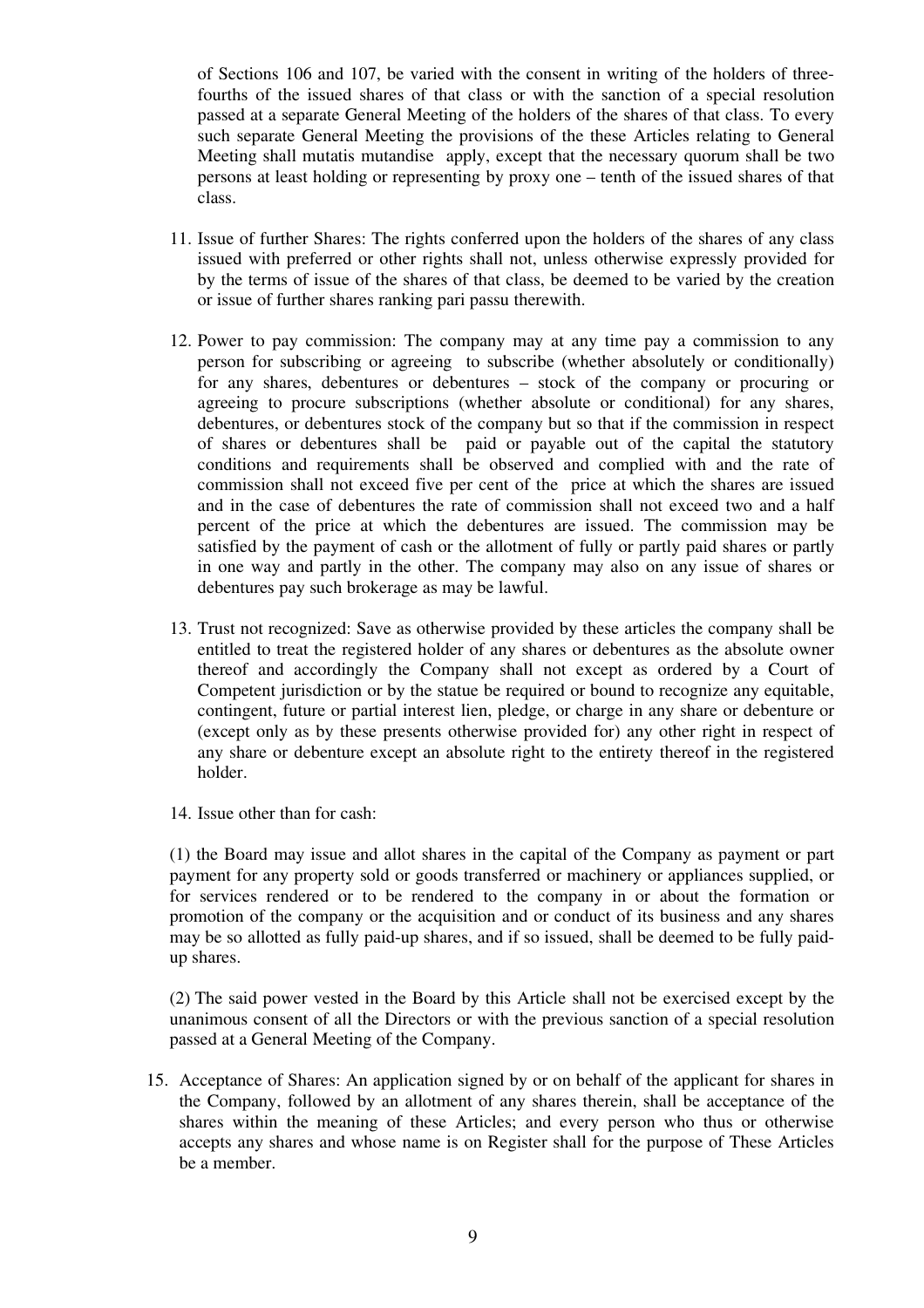## **SHARE AND DEBENTURE CERTIFICATES**

- 16. (1) Every person whose name is entered as a member in the Register shall be entitled to receive without payment:
	- a) One certificate for all his shares; or
	- b) Where the shares so alloted at any one time exceed the number of shares fixed as market lot in accordance with the usages of the Stock Exchange, at the request of the shareholder, several Certificates on each per marketable lot and one for the balance.

(2) The Company shall within three months after the allotment of its shares or debentures and two months after application for the registration of the transfer of any shares or debentures complete and have ready for delivery, the certificates for all the shares and debentures so allotted or transferred unless the conditions of issue of the said shares or debentures otherwise provide.

(3) Every Certificate shall be under the seal and shall specify the shares or debentures to which it relates and the amount paid-up thereon.

- 17. In respect of any share or shares held jointly by several persons the Company shall not be bound to issue more than one certificate for the same share or shares and the delivery of a certificate for the share or shares to one of several joint holders shall be sufficient delivery to all- such holders; subject as a aforesaid, where more than one share is so held, the joint holders shall be entitled to apply jointly for the issue of several certificates in accordance with Article 16 above.
- 18. In respect of any transfer of shares registered in accordance with the provision of these Articles, the Board may, at their discretion, direct the endorsement of the transfer and the name of the transferee and other particulars, on the existing Share Certificate and authorise any Director or Officer of the Company to authenticate such endorsement on behalf of the Company or direct the issue of a fresh share Certificate, in lieu of and in cancellation of the existing certificate, in the name of the transferee.
- 19. Lost Certificate: If a certificate is lost destroyed, the Company may, upon such evidence and proof of such loss or destruction, and such indemnity as the Board may require and on payment of a fee of Rupees Two, issue a renewed certificate. Any renewed certificate shall be marked as such.
- 20. Splitting and Consolidation of Shares Certificate : Any person (whether the registered holder of the shares or not) being in possession of any Share Certificate or share Certificates for the time being, may surrender the said Share certificates to the Company and apply to the Company for the issue of two or more fresh share certificates comprising the same shares bearing the same distinctive numbers as were comprised in the said Certificates and in such separate lots as he may desire, in lieu of such Share Certificate so surrendered or for the consolidation of the shares comprised in such surrendered Certificates into one Certificate and the Directors may at their discretion on payment of a fee of Rupee One for each such new Share Certificate in lieu of and in cancellation of Certificates so surrenders issue one or more such share Certificates as the case maybe in the name of the person or persons in whose name the original certificates stood and the new Certificates so issued shall be delivered to the person who surrendered the original Certificates or to his order.
- 21. Issue of Certificates: Every Certificate of title to the share or shares shall be issued only in accordance with the provisions of Companies (issue of Share Certificates) Rules, 1960 or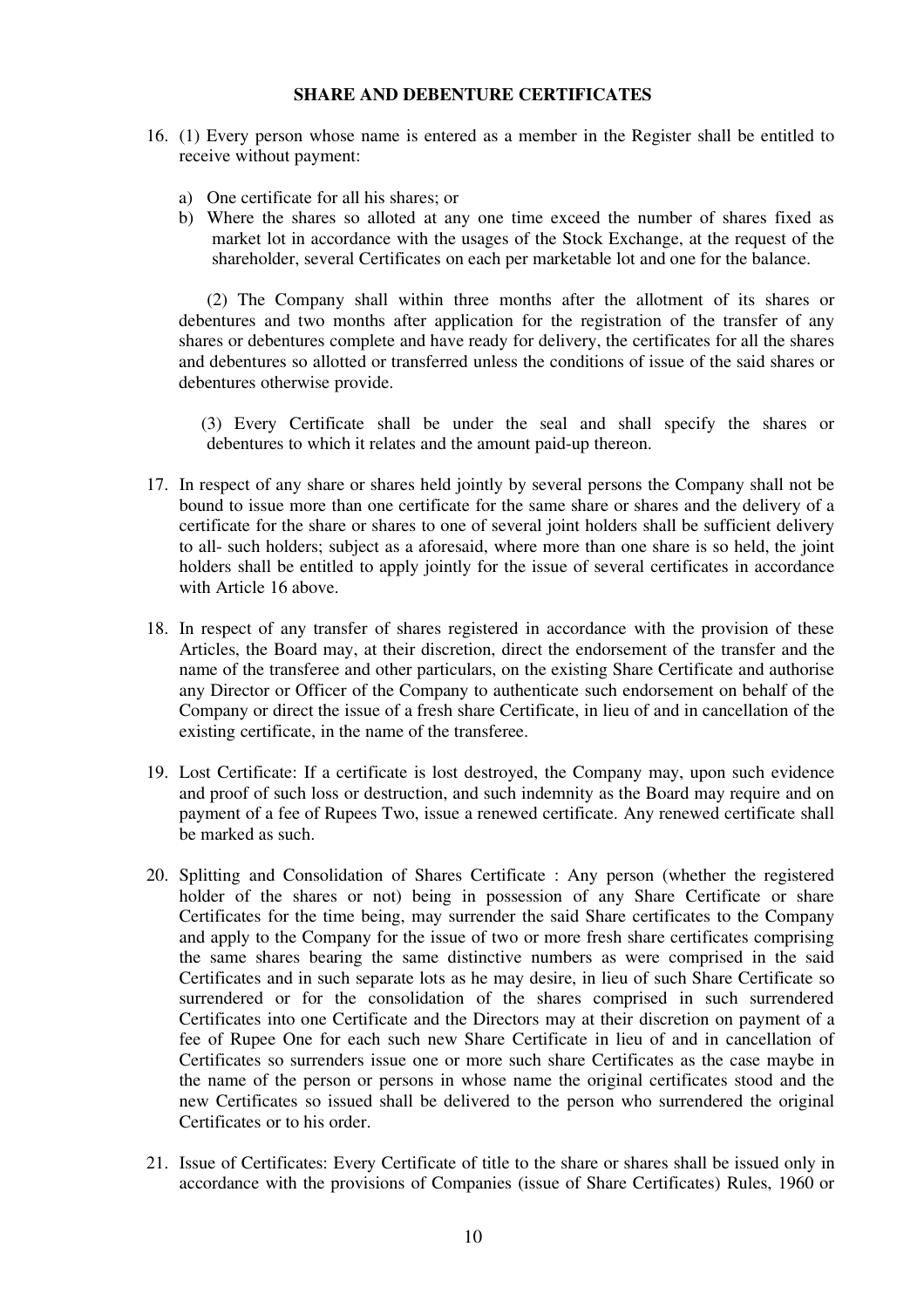any amendment thereof or any provision of law applicable thereto, for the time being in force.

- 22. Company's Lien on Shares : The Company shall have a first and paramount lien upon all shares other than fully paid-up shares registered in the name of any member, either alone or jointly with any other person and upon the proceeds of sale thereof for all moneys called or payable at a fixed time in respect of such shares and such lien shall extend to all dividends from time to time declared in respect of such shares. But the Board at anytime may declare any shares to be exempted, wholly or partially, from the provisions of this Article.
- 23. Enforcing of Lien by sale: For the purpose of enforcing such lien, the Board may sell the shares subject thereto in such manner as they think fit but no sale shall be made until the expiration of 14 days after a notice in writing stating and demanding payment of such amount in respect of which the lien exists has been given to the registered holder of the shares for the time being or to the person entitled to the shares by reason of the death or insolvency of the registered holder.
- 24. Authority to transfer: To give effect to such sale, the Board may authorise any person to transfer the shares sold to the purchaser thereof and the purchase shall be registered as the holder of the shares comprised in any such transfer. The purchaser shall not be bound to see to the application of the purchase money, nor shall his title to the shares be affected by any irregularity or invalidity in the proceedings relating to the sale.
- 25. Application of Proceed of sale: The net proceeds of any such sale shall be applied towards satisfaction of the said moneys due from the member and the balance, if any, shall be paid to him or the person, if any, entitled by transmission to the shares on the date of the sale.

# **CALL ON SHARES**

- 26. Calls : Subject to the provisions of Section 91, the Board may, from time to time, make such calls as they think fit upon the members in respect of all moneys unpaid on the shares held by them respectively and not by the conditions of allotment thereof made payable at fixed times and the member shall pay the amount of every call so made on him to the persons and at the time and place appointed by the Board.
- 27. Length of notice of call: Not less than sixty days' notice of any call shall be given specifying the time and place of payment and the person to whom such payment shall be made provided that before the time of payment of such call the Board may, by notice in writing to the members, extend the time for payment thereof.
- 28. Sums payable in fixed instalments to be deemed calls: If by the terms of issue of any share of otherwise any amount is made payable at any fixed time, or by instalments at fixed times whether on account of the nominal value of the share or by way of premium, every such amount or instalment shall be payable as if it were a call duty made by the Board, of which due notice had been given, and all the provisions herein contained in respect of calls shall relate and apply to such amount or instalment accordingly.
- 29. When interest on calls payable: If a sum called in respect of the shares is not paid on or before the day appointed for payment thereof, the person from whom the sum is due shall pay interest upon the sum at such rate of interest as the Board may decide from the day appointed for the payment thereof to the time of the actual payment, but the Board shall be at liberty to waive payment of that interest wholly or in part.
- 30. Interest on sums payable at fixed times: The provisions of these Articles as to payment of interest shall apply in the case of non-payment of any sum which by the terms of issue of a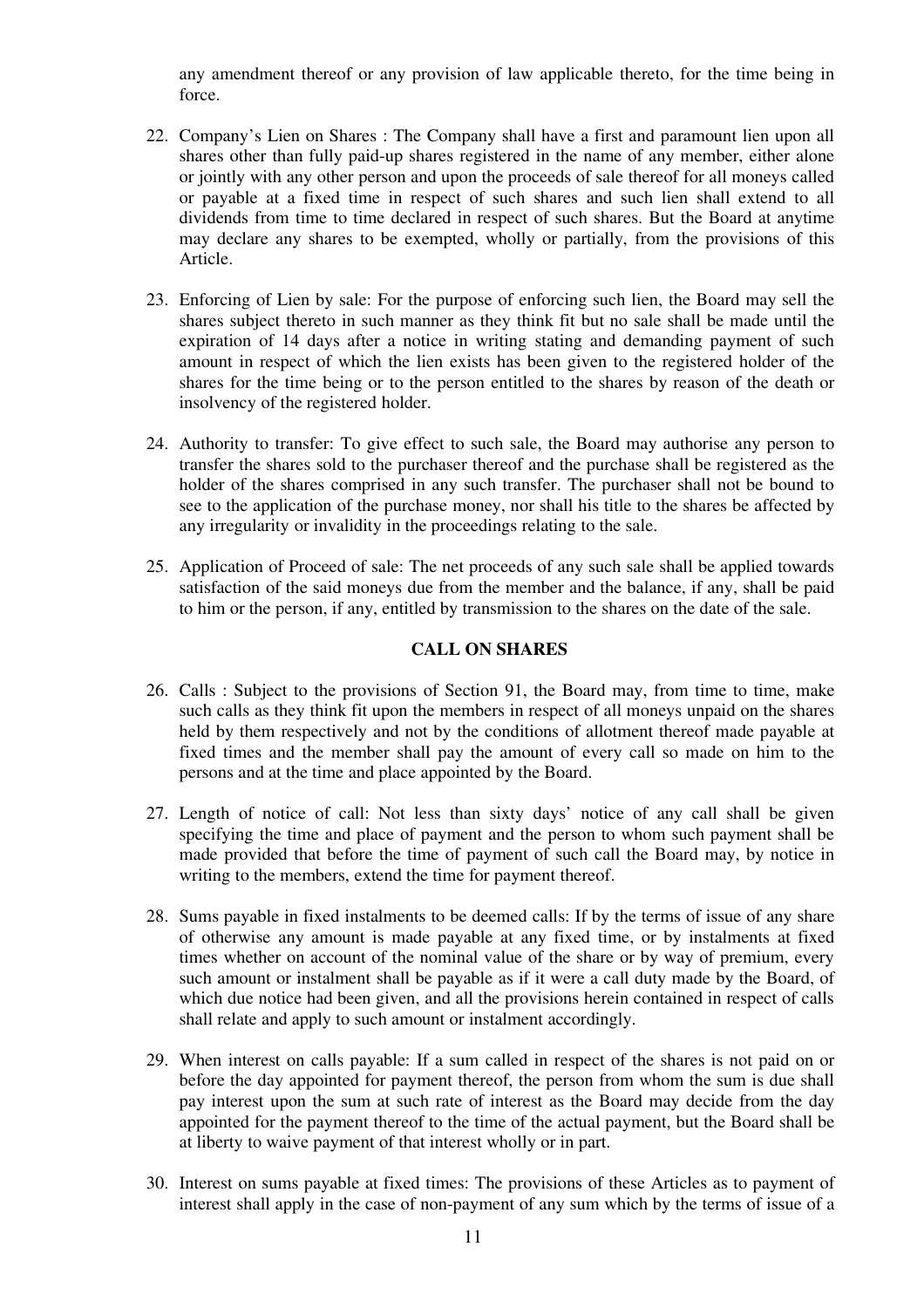share, becomes payable at a fixed time, whether on account of the nominal amount of the share or by way of premium, as if the same had become payable by virtue of a call duly made and notified.

- 31. Payment of call in Advance: The Board may, if they think fit, received from any member willing to advance all or any part of the moneys uncalled and unpaid upon any shares held by him and upon all or any part of the moneys so advanced may (until the same would, but for such advance become presently payable) pay interest at such rate as the Board may decide but shall not in respect of such advances confer a right to the dividend or to participate in profits or to any voting rights.
- 32. Persons by whom instalments are payable: If, by the conditions of allotment of any share, the whole or part of the amount or issue price thereof shall be payable by instalments, every such instalment shall, when due, be paid to the Company by the person who for the time being and from time to time shall be the registered holder of the share or his legal representative or representative, if any.
- 33. Liability of Joint holders of share: The Joint holders of a share or shares shall be severally as well as jointly liable for the payment of all instalments and calls and interest and expenses, if any, due in respect of such share or shares.

# **TRANSFER AND TRANSMISSION OF SHARES**

- 34. Transfer of shares: (i) The instrument of transfer of any shares in the Company shall be executed both by the transferor and the transferee and the transferor shall be deemed to remain holder of the shares until the name of the transferee is entered in the register in respect thereof. The instrument of transfer shall be in respect of only one class of shares.
- ii. The Board shall not register any transfer of shares unless a proper instrument of transfer duly stamped and executed by the transferor and the transferee has been delivered to the Company along with the Certificate and such other evidence as the Company may require to prove the title of the transferor or his right to transfer the shares. Provided that where it is proved to the satisfaction of the Board that an instrument of transfer signed by the transferor and the transferee has been lost, the Company may, if the Board think fit, on an application in writing made by the transferee and bearing the stamp required on an instrument of transfer, register the transfer on such terms as to indemnity as the Board may think fit.
- iii. An application for the registration of the transfer of any share or shares may be made either by the transferor or the transferee; provided that where such application is made by the transferor, no registration shall in the case of partly paid shares be effected unless the Company gives notice of the application to the transferee. The Company shall, unless objection is made by the transferee within two weeks, from the date of receipt of the notice, enter in the Register the name of the transferee in the same manner and subject to the same conditions as if the application for registration was made by the transferee.
- iv. For the purpose of clause (iii) notice to the transferee shall be deemed to have been duly given if despatched by prepaid registered post to the transferee at the address given in the instrument of transfer and shall be deemed to have been delivered at the time at which it would have been delivered in the ordinary course of post.
- v. Nothing in clause (iv) shall prejudice any power of the Board to register as a shareholder any person to whom the right to any share has been transmitted by operation of law.
- vi. Nothing in this Article shall prejudice the power of the Board to refuse to register the transfer of any shares to a transferee, whether a member or not.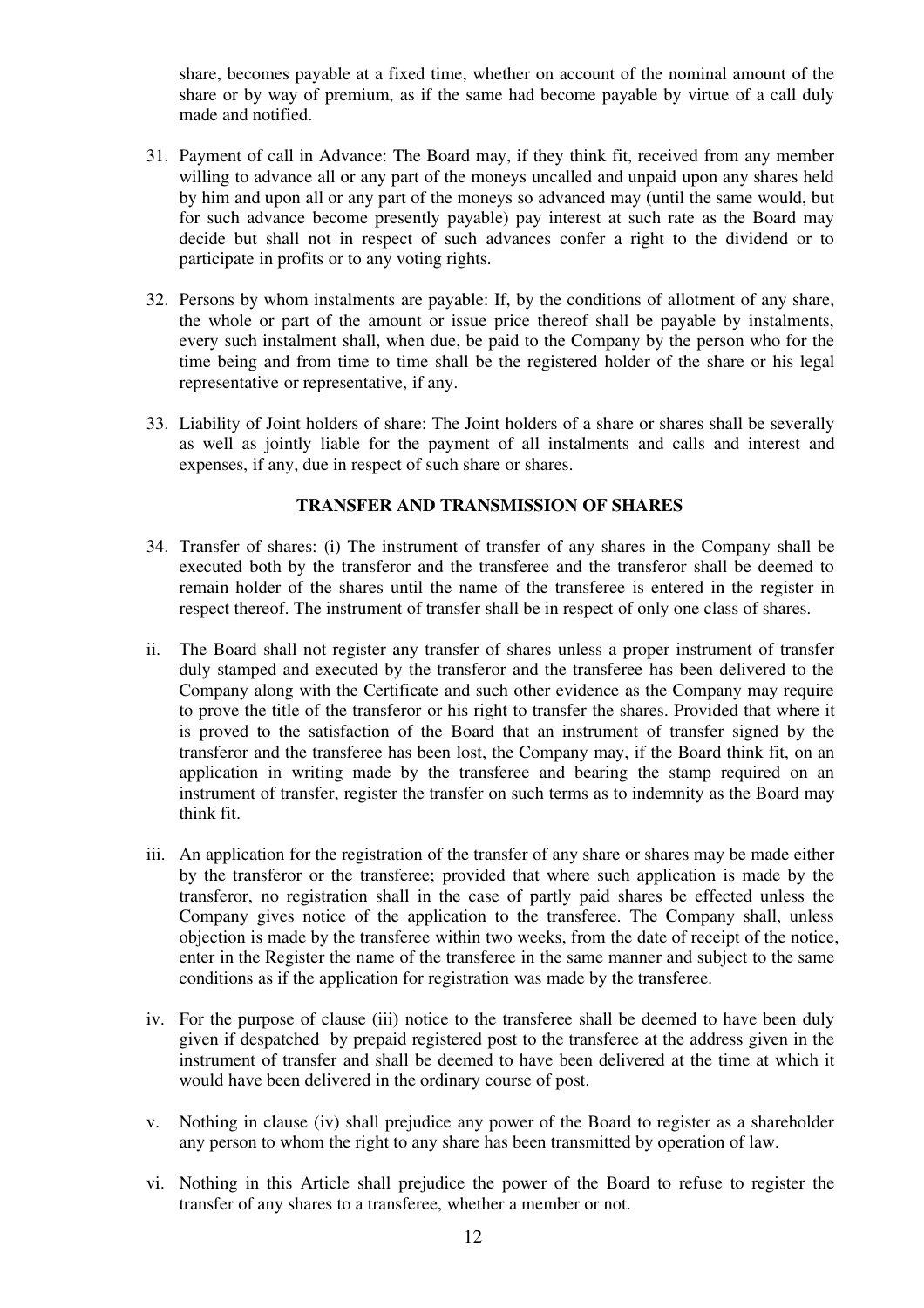- 35. Form of transfer: Shares in the Company shall be transferred by an instrument in writing in the usual or common form or in such form as shall from time to time be approved by the Board.
- 36. Board's right to refuse to Register:
- i. The Board may at anytime in their absolute discretion and without assigning any reason decline to register any transfer of shares, whether fully paid-up or not and whether the transferee is a member of the Company or not and may also decline to register any transfer of shares on which the Company has a lien.
- ii. If the Board refuses to register any transfer or transmission of right they shall within 2 months from the date on which the instrument of transfer or the intimation of such transmission was delivered to the Company send notice of the refusal to the transferee and the transferor or to the person giving intimation of such transmission as the case may be.
- iii. In case of such refusal by the Board, the decision of the Board shall be subject to the right of appeal conferred by Section 111. Provided that the registration of a transfer shall not be refused on the ground that the transferor is either alone, or jointly with any other person or persons, indebted to the Company on any account whatsoever".
- 37. Transfer fee : Notwithstanding any other provision to the contrary in these presents, no fee shall be charged for any of the following namely:
	- a) for registration of transfers of its shares and debentures; or for its transmission of its shares and debentures
	- b) for sub-division and consolidation of share and debenture certificates and for sub-division of Letters of Allotment and Split, Consolidation and Pucca Transfer Receipts into denominations corresponding to the market units of trading;
	- c) for sub-division of renounce able Letters or Right;
	- d) for issue of new certificates in replacement of these which are old, decrepit or worn out, or were the cages on the reverse for recording transfers have been fully utilised.
	- e) for registration of any Power of Attorney, Probate, Letters of Administration or similar other documents.
	- 38. Register of members : The Company shall keep a book to be called the "Register of members" and therein shall be entered the particulars of every transfer or transmission of any shares and all other particulars of shares required by the Act to be entered in such Register.
	- 39. Custody of transfer deed : The instrument of transfer shall, after registration, remain in the custody of the Company. The Board may cause to be destroyed all transfer deed lying with the company for a period of 6 years or more.
	- 40. Closure of Register of Members and Register of Debenture Holders : The Board may after giving not less than 7 days' previous notice by advertisement in some newspaper circulating in the District in which the Registered Office of the Company is situated, close the Register of Members or the Register of Debenture Holders for any period or periods not exceeding in the aggregate 45 days in each year but not exceeding 30 days at any one time.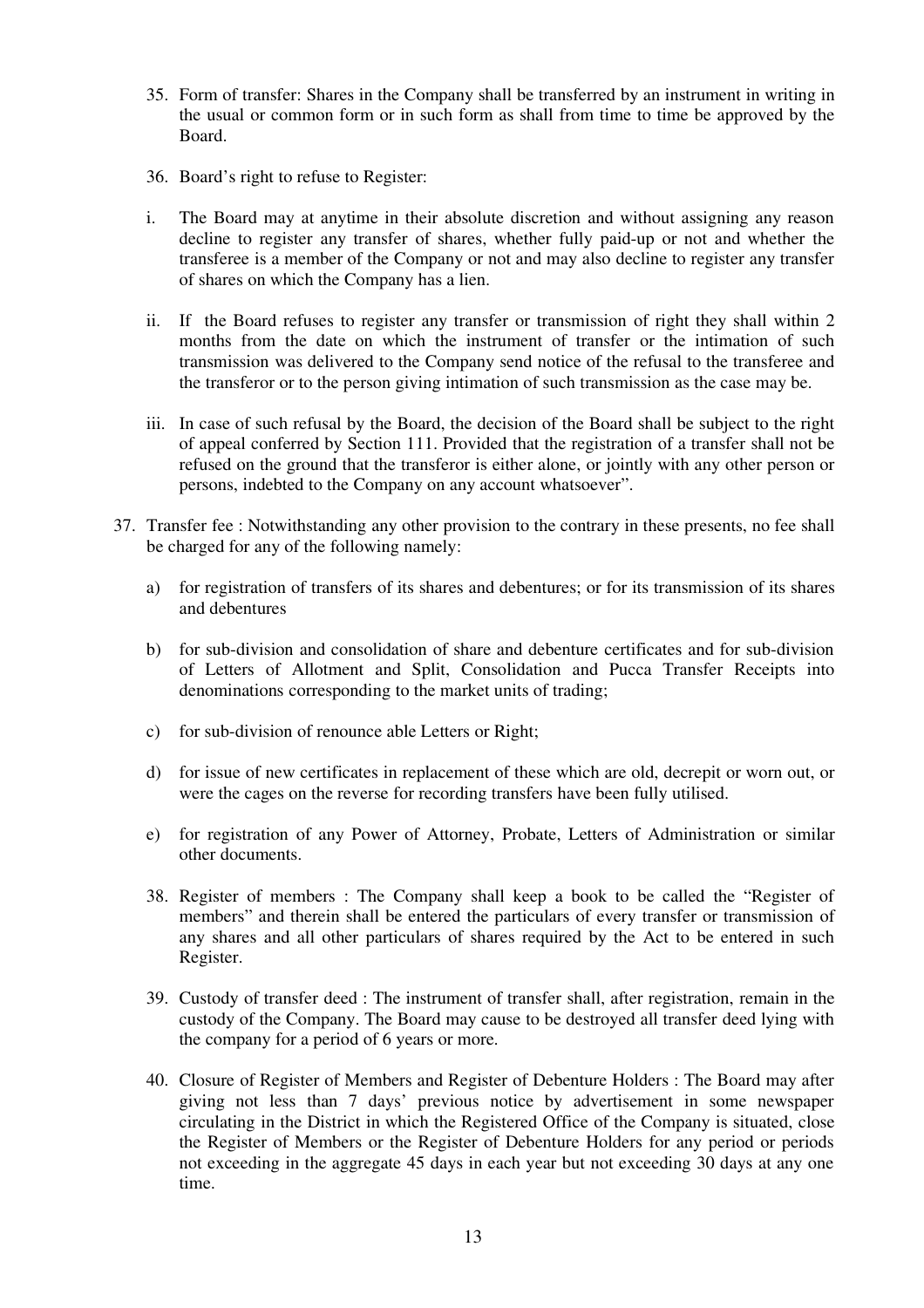41. Transmission of Registered Shares : (i) The executors or administrators of a deceased member (not being one of several joint holders) shall be the only persons recognised by the Company, as having any title to the shares registered in the name of such member and in the case of death of anyone or more of the joint holders of any registered shares, the survivors shall, be the only persons recognised by the Company as having any title to or interest in such shares, Provided that if the member should have been a member of a join Hindu family, the Board on being satisfied to that effect and on being satisfied that the shares standing in his name in fact belonged to the joint family may recognise the survivors or the Karta thereof as having title to the shares registered in the name of such member, provided further that in any case it shall be lawful for the Board in their absolute discretion to dispense with the production of probate or letters of administration or other legal representation upon such terms as to indemnity or otherwise as to the Board may seem just.

(ii)Nothing in clause (i) shall release the estate of a decreased joint holder from any liability in respect of any shares which were jointly held by him other persons,

- 42. Rights and Liabilities of Legal Representatives:
- 1) Any person becoming entitled to a share in consequence of the death or insolvency of a member may, upon such evidence being produced as may from time to time be required by the Board and subject as hereinafter provided, elect either
- a) to be registered himself as holder of the share; or
- b) to make such transfer of the share as the deceased or insolvent member could have made.
- 2) The Board shall, in either case, having the same right to decline or suspend registration as it would have had, if the deceased or insolvent member had transferred the share before his death or insolvency.
- 43. Notice of Election by Legal Representatives: (i) If the person so becoming entitled shall elect to be registered as holder of the share himself, he shall deliver or send to the company a notice in writing signed by him stating that he so elects.
- ii. If the person aforesaid shall elect to transfer the share, he shall testify his election by executing a transfer of the share
- iii. All the limitations, restrictions and provisions of these regulations relating to the right to transfer and the registration of transfer of shares shall be applicable to any such notice or transfer as aforesaid as if the death or insolvency of the member had not occurred and the notice or transfer were a transfer signed by that member.
- iv. A person becoming entitled to a share by reason of the death or insolvency of the holder shall be entitled to the same dividends and other advantages to which he would be entitled if he were the registered holder of the share, except that he shall not, before being registered as a member in respect of the share, be entitled in respect of it to exercise any right conferred by membership in relation to meetings of the company, provided that the Board may, at any time, give notice requiring any such person to elect either to be registered himself or to transfer the share, and if the notice is not complied with within ninety days, the Board may thereafter withhold payment of all dividends; bonuses or other moneys payable in respect of the share, until the requirements of the notice have been complied with.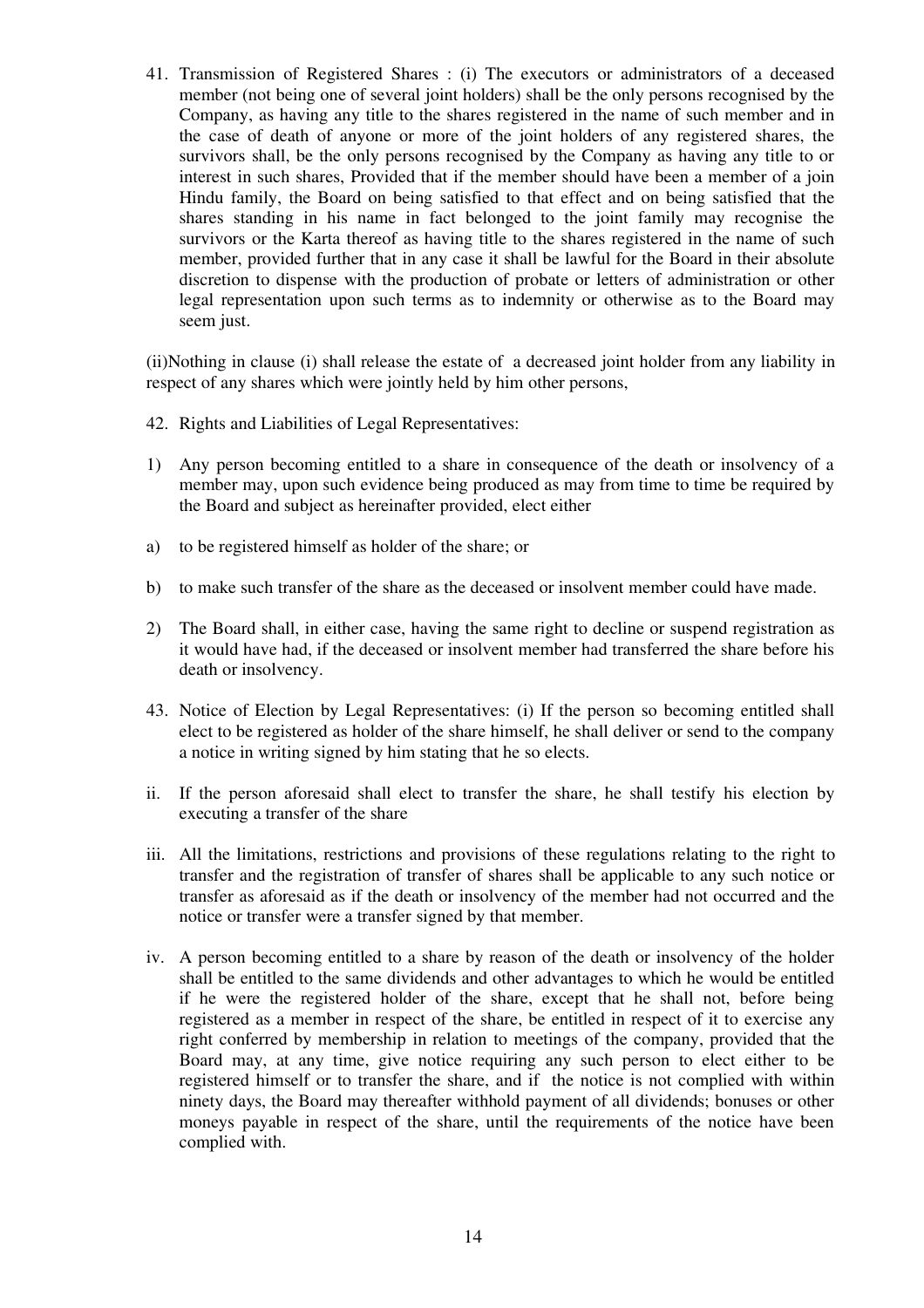# **FORFEITURE OF SHARES**

- 44. If call or instalment not paid, notice may be given: If a member fails to pay any call or instalment of a call on the day appointed for the payment thereof, the Board may at any time thereafter during such time as any part of such a call or instalment remains unpaid serve a notice on him requiring payment of so much of the call or instalment as is unpaid, together with any interest, which may have accrued.
- 45. Form of notice: The notice aforesaid shall name a further day (not earlier than the expiration of fourteen days from the date of service of the notice), on or before which the payment required by the notice is to be made, and shall state that, in the event of non-payment on or before the day appointed the shares in respect of which the call was made will be liable to be forfeited.
- 46. If notice not complied with, shares may be forfeited: if the requirement of any such notice as aforementioned are not complied with, any share in respect of which the notice has been given may, at the time thereafter, before the payment required by the notice has been made, be forfeited by a resolution of the Board to that effect. Such forfeiture shall include all dividends declared in respect of the forfeited shares and not actually paid before the forfeiture.
- 47. Board's right to disposal of forfeited shares or cancellation of forfeiture: A forfeited or surrendered share may be sold or otherwise disposed of on such terms and in such a manner as the Board may think fit, and at any time before such a sale of disposal the forfeiture or surrender may be cancelled on such terms as the Board may think fit.
- 48. Liability after forfeiture: A person whose shares have been forfeited shall cease to be a member in respect of the forfeited shares; but shall, notwithstanding the forfeiture remain liable to pay and shall forthwith pay to the Company all moneys, which at the date of forfeiture were presently payable by him to the Company in respect of the shares, whether such claim be barred by limitation on the date of the forfeiture or not but his liability shall cease if and when the Company received payment in full of such moneys in respect of the shares.
- 49. Declaration of forfeiture: A duly verified declaration in writing that the declarant is a Director of the Company and that a share in the Company has been duly forfeited on a date stated in the declaration, shall be conclusive evidence of that facts therein stated as against all persons claiming to be entitled to the share, and that declaration and the receipt of the Company for the consideration, if any, given for the share on the sale or disposal thereof, shall constitute a good title to the share and the person to whom the share is sold or disposed of shall be registered as the holder of the share and shall not be bound to see to the application of the purchase money (if any) nor shall his title to the share be affected by any irregularity or invalidity in the proceedings in reference to the forfeiture, sale or disposal of the share.

## **SET-OFF OF MONEYS DUE TO SHAREHOLDERS**

50. Any money due from the Company to a shareholder may, without the consent of such shareholder, be applied by the Company in or towards payment of any money due from him, either alone or jointly with any other person, to the company in respect of calls.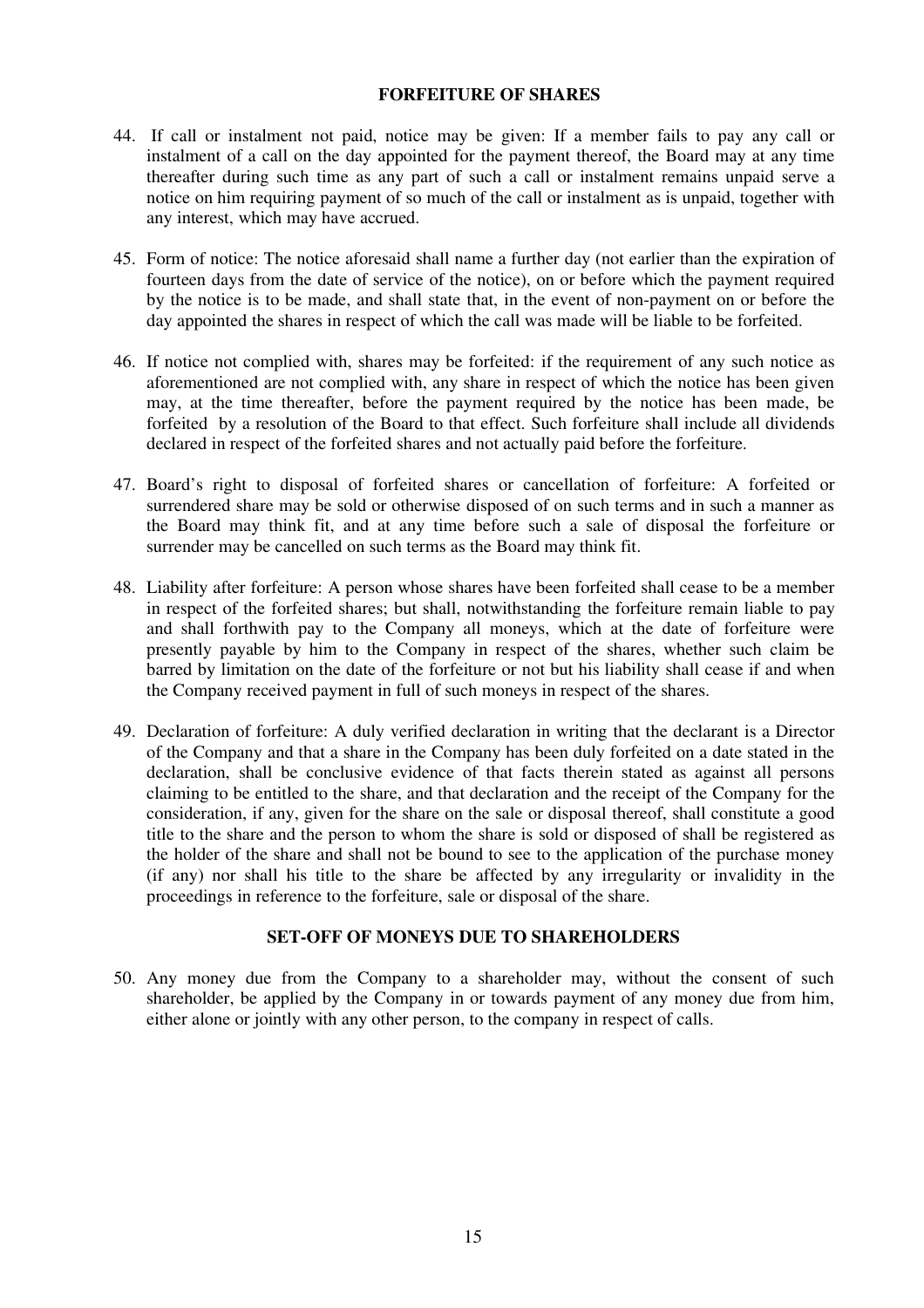# **ALTERATION OF CAPITAL**

- 51. Alteration and consolidation of capital: (1) The Company in General Meeting, may from time to time alter the conditions of its Memorandum of Association as follows, that is to say, it may:
	- a) Increase its share capital by such amount as it thinks expedient by creating new shares;
	- b) consolidate and divide all or any of its share capital into shares of larger amount than its existing share;
	- c) convert all or any of its fully paid-up shares into stock;
	- d) sub-divide its shares, or any of them , into shares of smaller amount than is fixed by the Memorandum, so however, that in the subdivision the proportion between the amount paid and the amount, if any, unpaid on each reduced share shall be the same as it was in the case of the share from which the reduced share is derived;
	- e) cancel any shares which, at date of the passing of the resolution in that behalf, have not been taken or agreed to be taken by any person, and diminish the amount of its share capital by the amount of the shares so cancelled.
- 2) The resolution whereby any share is sub-divided may determine that, as between the holders, of the share resulting from such sub-division one or more of such shares shall have some preference or special advantage as regards dividend, capital or otherwise over, or as compared with the others.
- 52. Application of provisions to new shares: The new shares shall be subject to the same provisions with reference to the payment of calls, lien, transfer, transmission, forfeiture and otherwise as the shares in the original share capital.
- 53. Reduction of capital etc., by Company: The Company may by special resolution, reduce in any manner and with, and subject to any incident authorised and consent required by law:
	- a) Its share capital:
	- b) any Capital Redemption Reserve Fund, or
	- c) any share Premium Account.

| <b>AMENDED IN</b> |  |  |
|-------------------|--|--|
| THE EXTRA         |  |  |
| ORDINARY          |  |  |
| <b>GENERAL</b>    |  |  |
| <b>MEETING</b>    |  |  |
| <b>HELD ON</b>    |  |  |
| 30.11.2006        |  |  |
|                   |  |  |

53A. Subject to the provisions of Section 77A, 77AA, 77B and other applicable provisions of the Companies Act, 1956, the Company may Buy back any equity shares at such price and on such terms as the Board may deem fit and proper, and make payment for such shares which shall be extinguished.

### **GENERAL MEETINGS**

- 54. Annual General Meeting;
- 1) The Company shall in addition to any other General Meetings hold a General Meeting which shall be styled its Annual General Meeting at intervals and in accordance with the provisions specified below:
	- a) The first annual General Meeting of the Company shall be held within a period of not more than 18 months from the date of the incorporation of the company and the subsequent annual General meetings shall be held in accordance with Sec.166 of the Act read with Sec.210. Provided further that the Registrar of Companies may, extend the time within which any annual general meeting, (not being the first annual general meeting) shall be held, by a period not exceeding 3 months.
	- b) Every Annual General Meeting shall be called for at a time during business hours on a day that is not a public holiday and shall be held either at the Registered office of the Company or at some other place within the city, town, or village in which the Registered Office of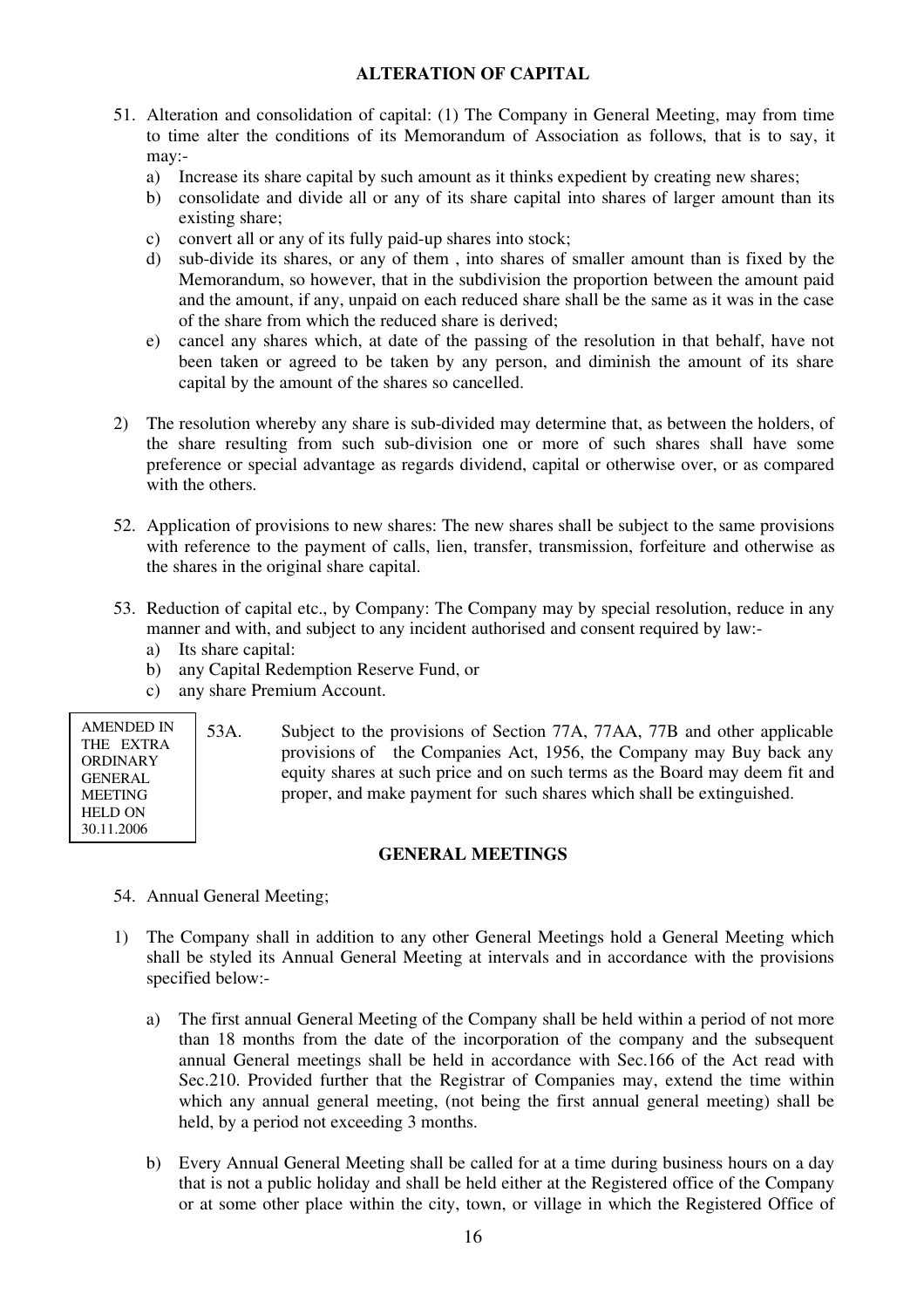the Company is situate and the notice calling such meeting shall specify it as the Annual General Meeting.

- 2) All other General Meetings shall be referred to as Extraordinary General Meetings.
- 55. Board's right to summon Extraordinary General Meeting: The Chairman shall convene an Extraordinary General Meeting, if so required by the Board, Subject to such directions, if any, given by the Board.
- 56. Chairman's right to Summon Extraordinary General Meeting: The Chairman also may whenever he thinks fit convene an Extraordinary General Meeting at such time and place as he may deem fit.
- 57. Extraordinary General Meeting by Requisition : (1) The Board shall on the requisition of such number of members of the Company as in specified below proceed duly to call an Extraordinary General Meeting of the Company and comply with the provisions of the Act in regard to meetings on requisition.
	- 2) The requisition shall set out the matters for the consideration of which the meeting is to be called, shall be signed by the requisitionist and shall be deposited at the Registered Office of the Company or sent to the Company by registered post addressed to the Company at its Registered Office.
	- 3) The requisition may consists of several documents in like form each signed by one or more requisitionists.
	- 4) The number of members entitled to requisition a meeting in regard to any matter shall be such number of them as hold on the date of the deposit of the requisition, not less than 1/10th of such of the paid-up capital of the Company as on that date carries the right of voting in regard to the matter set out in die requisition.
	- 5) If the Board does not within 21 days from the date of the deposit of the requisition with regard to any matters proceed duly to call a meeting for the consideration of those matters, on a day not later than 45 days from the date of deposit of the requisition, the meeting may be called by the requisitionists themselves or such of the requisitionists as represent either majority in value of the paid-up share capital held by all of them or not less than  $1/10<sup>th</sup>$  of such paid-up capital of the Company as is referred to in clause (4) above whichever is less.
- 58. Length of notice for calling meeting: A General meeting of the Company may be called by giving not less than 21 days notice in writing, provided that a General Meeting may be called after giving shorter notice if consent thereto is accorded in the case of the Annual General Meeting by all the members entitled to vote thereat and in the case of any other meeting, by members of the Company holding not less than 95 percent of that part of the paid-up share capital which gives the right to vote on the matters to be considered at the meeting. Provided that where any members of the company are entitled to vote only on some resolution to be moved at a meeting and not on the others, those members shall be taken into account for purpose of this clause in respect of the former resolution or resolutions and not in respect of the latter.
- 59. Accidental omission to give notice not to Invalidate Meeting: The accidental omission to give notice of any meeting to or the non-receipt of any such notice by any of the members shall not invalidate the proceedings of, or any resolution passed at such meeting.
- 60. Special business and statement to be annexed: All business shall be deemed special that is transacted at an extraordinary General Meeting and also that is transacted at and Annual General Meeting with the exception of sanctioning a dividend the consideration of the accounts,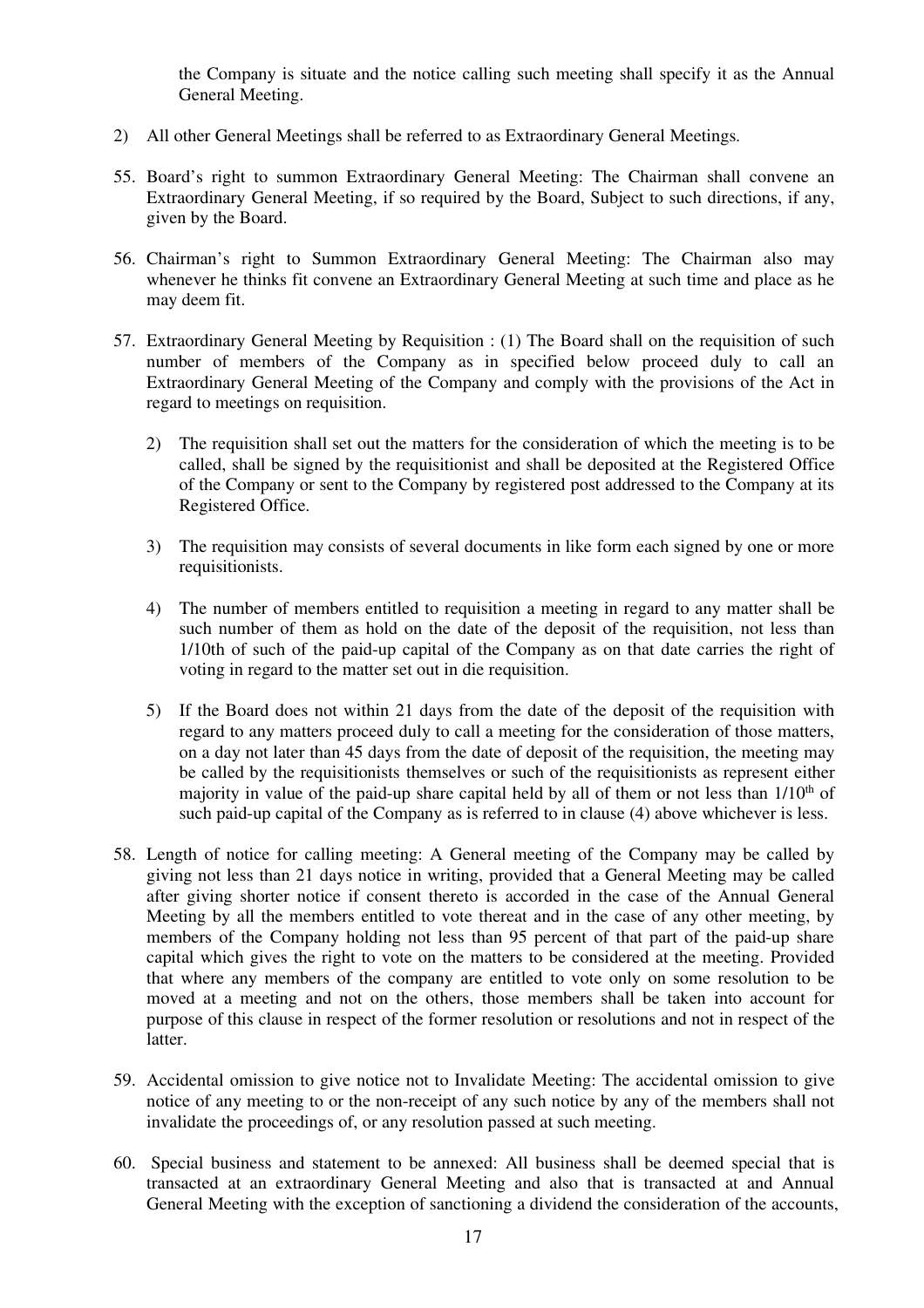Balance sheets and the reports of the Directors and Auditors, the election of the Directors in the place of those retiring, and the appointment of and the fixing of the remuneration of Auditors. Where any items of business to be transacted at the meeting are deemed to be special as aforesaid, there shall be annexed to the notice of the meeting a statement setting out all material facts concerning each such item of business, including in particular the nature and extent of the interest, if any, therein of every Director, the Managing Director and the Manager if any. If any item of business consists of the according of approval to any document by the meeting, the time and place where the document can be inspected shall be specified in the statement aforesaid.

## **PROCEEDINGS AT GENERAL MEETINGS**

- 61. Quorum : Five members personally present shall be a quorum for a General Meeting and no business shall be transacted at any General Meeting unless the requisite quorum is present at the time when the meeting proceeds to business.
- 62. If quorum not present when meeting to be dissolved and when to be adjourned: if within half an hour from the time appointed for the meeting a quorum is not present, the meeting, if called upon the requisition of members, shall be dissolved; in any other case it shall stand adjourned to the same day in the next week at the same time and place or to such other day and at such other time, as the Board may determine and if at the adjourned meeting a quorum is not present within half an hour from the time appointed for the meeting, the members present shall be a quorum.
- 63. Chairman of General Meeting:
- i. The Chairman of the Board of Directors shall preside as Chairman at every General Meeting of the Company.
- ii. If there is no such Chairman, or if at any meeting he is not present within fifteen minutes after the time appointed for holding the meeting or is unwilling to act as Chairman of the meeting, the members present shall choose another Director as Chairman of the meeting, and if no Directors be present or if all the Directors decline to take the chair, then the members present shall choose some one of their number to be chairman of the meeting.
- 64. Adjournment of Meeting: The Chairman may, with the consent of any meeting at which a quorum is present and shall, if so directed by the meeting, adjourn that meeting from time to time and from place to place but no business shall be transacted at any adjourned meeting other than the business left unfinished at the meeting from which the adjournment took place. When a meeting is adjourned for thirty days or more, notice of the adjourned meeting shall be given as in the case of an original meeting. Save as aforesaid, it shall not be necessary to give any notice of an adjournment or of the business to be transacted at an adjourned meeting.
- 65. Questions at General Meeting how decided: At any General Meeting, a resolution put to the vote of the meeting shall be decided on a show of hands unless a poll is before or on the declaration of the result of the show of hands, demanded in accordance with the provisions of Section 179. Unless a poll is so demanded, a declaration by the Chairman that a resolution has on a show of hands been carried unanimously or by a particular majority or lost and an entry to that effect in the book of the proceedings of the company shall be conclusive evidence of the fact without proof of the number or proportion of the votes recorded in favour of or against that resolution.
- 66. Casting Vote: In the case of an equality of votes the Chairman shall, both on a show of hands and on a poll, have a casting vote in addition to the vote or votes to which he may be entitled as a member.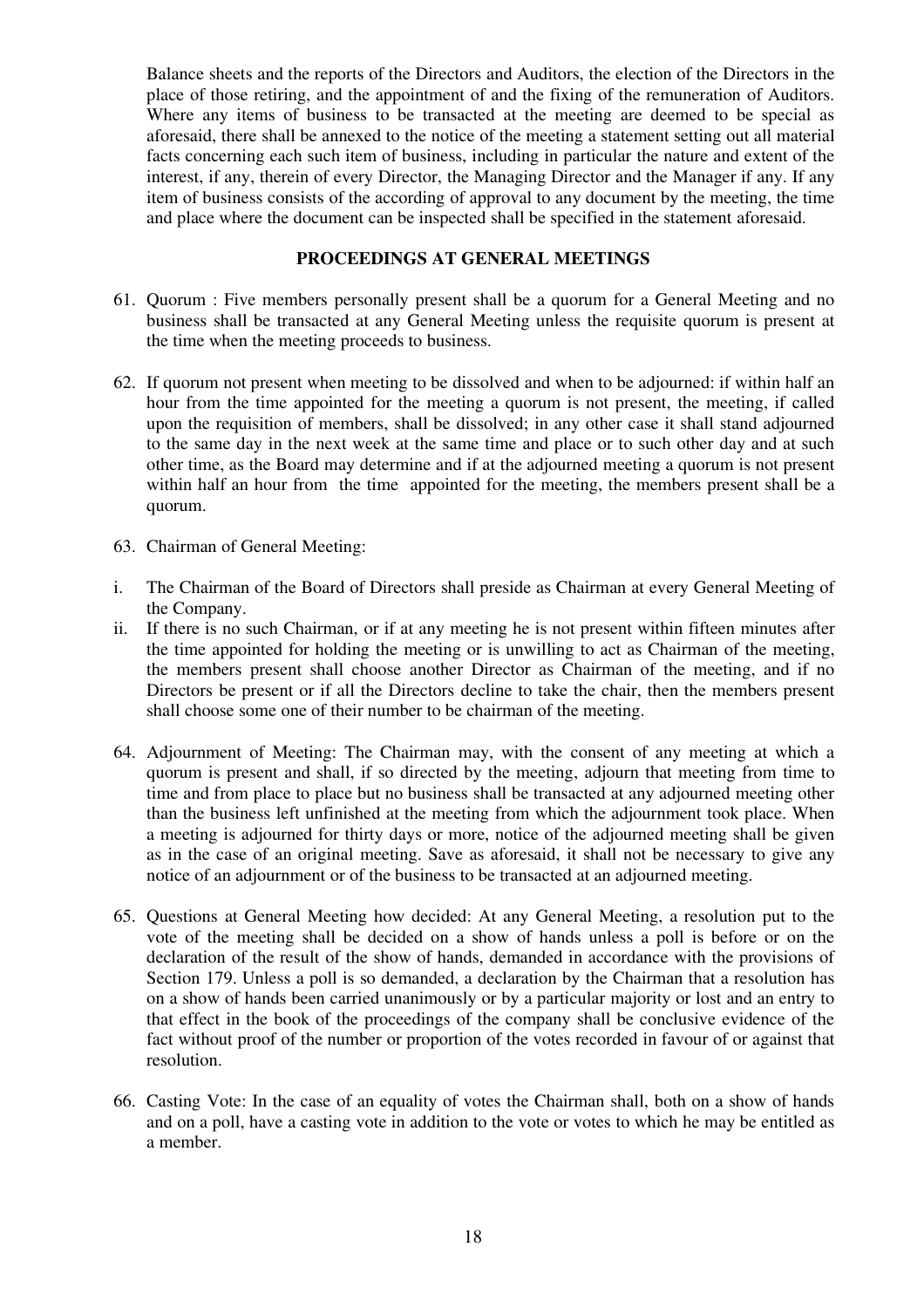- 67. Taking of poll: If a poll is duly demanded in accordance with the provisions of Section 179, it shall be taken in such manner as the Chairman directs, and the results of the poll shall be deemed to be the decision of the meeting on the resolutions on which the poll was taken.
- 68. In what cases poll taken without adjournment; A poll demanded on the election of Chairman or on a question of adjournment shall be taken forthwith. A poll demanded on any other question shall be taken at such time not being later than 48 hours from the time when demand was made, as the Chairman may direct.
- 69. Votes:
- 1) Every member of the company holding any Equity shares shall have a right to vote in respect of such shares on every resolution placed before the meeting. On a show of hands, every such member present in person shall have one vote. On a poll, his voting right in respect of such shares shall be in proportion to his share of the paid-up Equity Capital of the Company.
- 2) The holders of Redeemable Preference shares shall have a right to vote on resolutions placed before the Company which directly affect the rights attached to the Redeemable Preference Shares and subject as aforesaid the holders of Redeemable Preference Shares shall in respect of such Capital be entitled to vote on every resolution placed before the Company at a meeting if the dividend due on such Capital or any part of such dividend remains unpaid in respect of an aggregate period of not less than 2 years preceding the date of commencement of the meeting, and where the holder of any Redeemable Preference Shares has a right to vote as aforesaid on any resolution, every such member personally present shall have one vote and on a poll his voting right in respect of such share capital shall be in the same proportion as the Capital paidup in respect of such Redeemable Preference shares bears to the total paid-up Equity Capital of the Company.
- 3) The holders of other class of Preference Shares, if any, shall have the right to vote according to the provisions of Section 87.
- 70. Validity of votes:
- 1) No Objection shall be raised to the qualification of any voter except at the meeting or adjourned meeting at which the vote objected to is given or tendered and every vote not disallowed at such meeting shall be valid for all purposes.
- 2) Any such objection made in due time shall be referred to the Chairman of the meeting, whose decision shall be final and conclusive.
- 71. Business may proceed not withstanding demand for poll: A demand for a poll shall not prevent the continuance of a meeting for the transaction of any business other than that on which a poll has been demanded. The demand for a poll may be withdrawn at anytime by the person who made the demand.
- 72. Voting by Joint Holders: In the case of joint holders, the vote of the first named of such joint holders' who tenders a vote whether in person or by proxy shall be accepted to the exclusion of the votes of the other joint holders.
- 73. No member entitled to vote while call due to Company: No member shall be entitled to vote at any General Meeting unless all calls or other sums presently payable by him in respect of the shares in the Company have been paid.
- 74. Proxies permitted on polls: On a poll, votes may be given either personally or by proxy. A company may vote in accordance with the provisions of Section 187.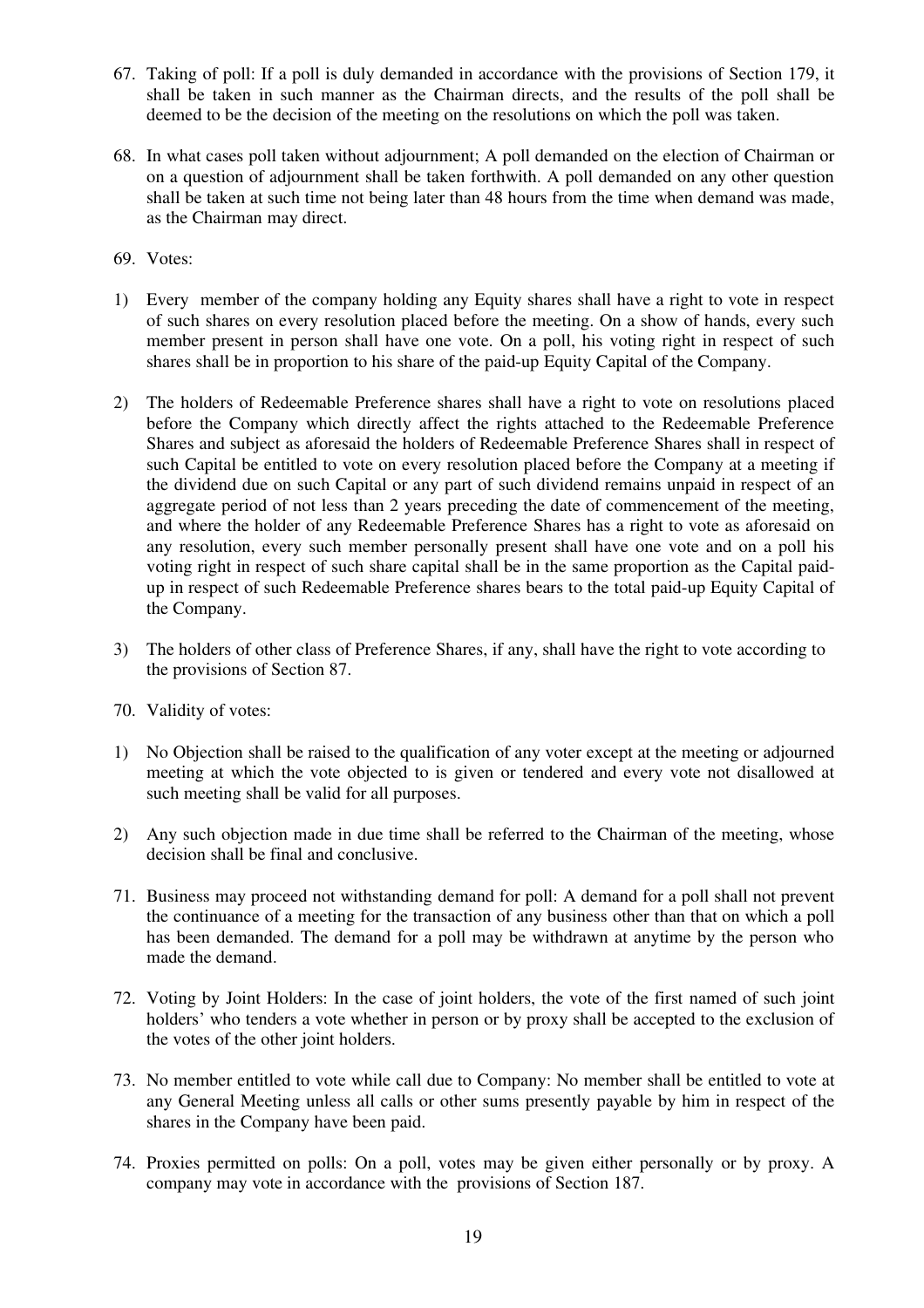- 75. Instrument of Proxy:
- 1) The Instrument appointing a proxy shall be in writing under the hand of appointer or of his attorney duly authorised in writing, or if the appointer is a Corporation either under common seal or under the hand of an officer or attorney so authorised. Any person may act as proxy whether he is a member or not.
- 2) A corporate body (whether a company within the meaning of the Act or not) may, if it is a member or a creditor or a debenture holder of the Company, by the resolution of its Board of Directors or other governing body authorise such person as it thinks fit to act as its representative at any meeting of the Company or at any meeting of any class of members of the company or at any meeting of any creditors of the company held in pursuance of the Companies Act or any rules made thereunder or in pursuance of the provisions contained in any Debenture or Trust Deed as the case may be. The person so authorised by resolution as aforesaid shall be entitled to exercise the same rights and powers including the right to vote by proxy on behalf of the body corporate which he represents, as he could exercise if he were a member or creditor of the Company.
- 3) So long as an authorisation under clause (2) above is in force, the power to appoint a proxy shall be exercised only by the person so appointed as representative.
- 76. Proxy to be deposited at the Office: The instrument appointing a proxy and the power of attorney or other authority, if any, under which it is signed or a notarially certified copy of that: power or authority , shall be deposited at the Registered Office of the Company not less than 48 hours before the time for holding the meeting or adjourned meeting at which the person named in the instrument proposes to vote, and in default the instrument of proxy shall not be treated as valid.
- 77. Validity of vote by proxy: A vote given in accordance with the terms of an instrument of proxy shall be valid, notwithstanding the previous death of the appointer or the revocation of the proxy, or the transfer of the share in respect of which the proxy is given, provided that no intimation in writing of the death, revocation or transfer shall have been received at the Registered office of the Company before the commencement of the meeting or adjourned meeting at which the proxy is used.
- 78. Form of Proxy: Any instrument appointing a proxy may be in the usual form which the Board may approve.
- 79. Directors: Number of Directors and first Directors: Until otherwise determined by a General Meeting the number of Directors Shall be not less than 3 and not more than 15 including any ex-officio Directors.
- 80. (a) Nominated Directors: In case the Union Government or any State Government or The Madras Industrial Investment Corporation Ltd., or The Industrial Credit and Investment Corporation of India Ltd., or The Industrial Finance Corporation of India Ltd., or any other Industrial Financial Corporation or other Financial Institution, sponsored or Financed by any of the above Governments or under any Central or State Act., grants any loans or accepts participation in the Capital of the Company, such Government, Corporation or body referred to above, so long as they continue to be creditors of the Company for whole or any part of the loan remains outstanding or to hold any shares in the Capital of the Company, shall be entitled to nominate from time to time one person or more persons as a Director or Directors of the Company as may be agreed upon between the Company and the respective Governments or Corporations above referred to, under any agreement relating to such loan, Capital participation or underwriting agreement.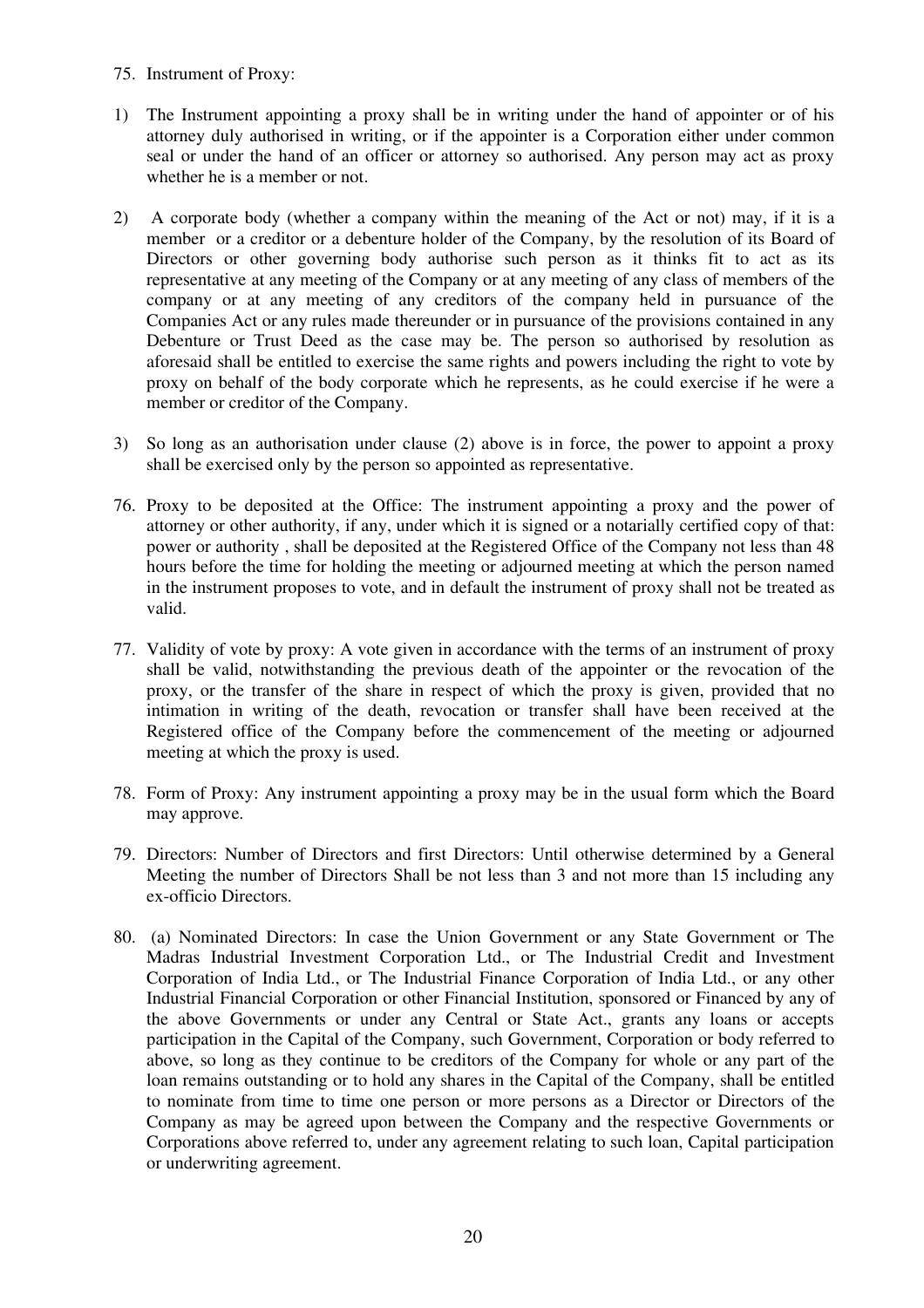$\begin{array}{ll} \text{AMENDED IN THE 35}^{\text{TH}}\\ \text{ANUAL GENERAL MERTING}\\ \text{HELD ON 12.07.2001} \end{array}$ ANNUAL GENERAL MEETING AMENDED IN THE 35TH HELD ON 12.07.2001

(b) Any Director so nominated, hereinafter referred to as Nominated Director, shall hold office at the pleasure of the Government or of the Corporation appointing him and shall be removable by the said Government or Corporation appointing him and who may appoint or reappoint any person in the vacancy so caused.

(c) The Nominated Director shall not be required to hold any qualification shares and shall not liable to retirement by rotation.

The first Directors of the Company shall be:

- 1. S.Rm.PALANIAPPAN, F.C.A.S.(LOND.)
- 2. N.ALAGAPPAN,B.Sc..B.L.
- 3. A.M.P.ARUNACHALAM, B.Com.
- 81. Remuneration of Directors: Every Director of the Company shall be entitled to receive from The funds of the Company as remuneration for his services as a Director, such sum as Prescribed by Central Government from time to time for every meeting of the Board or a committee of Directors of the Company attended by him in addition to the actual Traveling expenses and other out of pocket expenses incurred by him in attending and returning from such meetings.
- 82. Share Qualification of Directors: It shall not be necessary for a Director to hold any qualification shares in the Company.
- 83. Casual vacancy : If the office of any Director becomes vacant before the expiry of the period of his Directorship in normal course, the resulting casual vacancy may be filled by the Board at a meeting of the Board. Any person so appointed shall hold office only upto the date up to which the Director in whose place he was appointed would have held office if the vacancy had not occurred as aforesaid.
- 84. Additional Director : The Board may, from time to time, appoint any person as an Additional Director provided that the number of Directors and additional Directors together shall not exceed the maximum number of Directors fixed under Article 79 above. Any person so appointed as an additional Director shall hold office upto date of the next annual General Meeting of the Company but shall be eligible for appointment by the Company as a Director at that meeting subject to the provisions of the Act.
- 85. Vacation of Office by Directors:
- 1. The Office of a Director shall be vacated if:-
- a) he fails to obtain within the time specified in sub-section (i) of Section 270 or at any time thereafter ceases to hold the share qualification, if any, required of him by the Articles of the Company:
- b) he is found to be of unsound mind by a court of competent jurisdiction,
- c) he applied to be adjudicated an insolvent;
- d) he is adjudged an insolvent:
- e) he is convicted by a Court of any offence involving moral turpitude and is sentenced in respect thereof to imprisonment for not less than six months;
- f) he fails to pay any call in respect of shares of the Company held by him, whether alone or jointly with others, within six months, from the last date fixed for the payment of the call:
- g) he absents himself from three consecutive meetings of the Board or from all meetings of the Board for a continuous period of three months, whichever is longer, without obtaining leave of absence from the Board,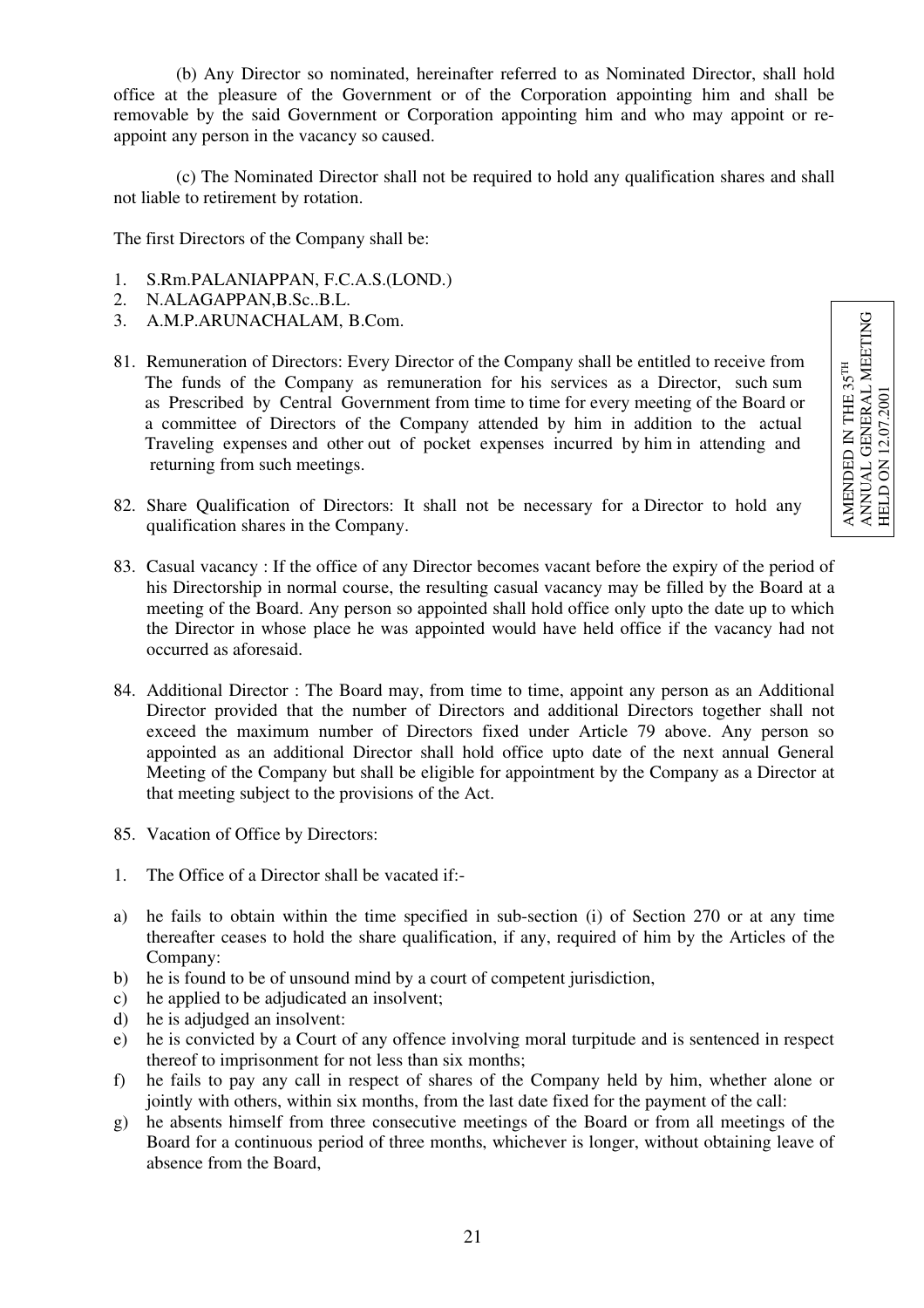- h) he, whether by himself or by any person for his benefit or on his account or any firm in which he is a partner or any private company of which he is a Director accepts a loan, or any guarantee or security for a loan from the Company in contravention of Section 295;
- i) he acts in contravention of Section 295;
- j) he becomes disqualified by an order of Court under Section 203;
- k) he is removed in pursuance of Section 284.
- 2. Notwithstanding anything in sub-clause (d), (e) and (j) aforesaid, the disqualification referred to in those clauses shall not take effect:
- a) For thirty days from the date of the adjudication, sentence or order;
- b) Where any appeal or petition is preferred within the thirty days aforesaid against the adjudication, sentence or conviction resulting in the sentence, or order until the expiry of seven days, from the date on which such appeal or petition is disposed off or
- c) Where within the seven days aforesaid any further appeal or petition is preferred, in respect of the adjudication sentence, conviction, or order, and the appeal or petition, if allowed, would result in the removal of the qualification, until such further appeal or petition is disposed of.
- 86. Alternate Directors: (i) The Board may appoint an Alternate Director to act for a Director, hereinafter called in this clause "the original Director" during his absence for a period of not less than 3 months from the state in which the meetings of the Board are ordinarily held.
- ii. An alternate Director appointed as aforesaid shall vacate office if and when the original Director returns to the state in which the meetings of the Board are ordinarily held.
- 87. Director may contract with Company: (i) Subject to the provisions of the Act, the Director shall not be disqualified by reason of their office as such from contracting with the company either as Vendor, Purchaser, Lender, Agent, Broker, or otherwise nor shall any such contract or any contract or arrangement entered into by or on behalf of the Company with any Director or the Managing Director or with any company or partnership of or in which any Director shall be a member or otherwise interested be avoided nor shall any Director so contracting or being such member or so interested be liable to account to the Company for any profit realised by such contract or arrangement by reason only of such Director holding that office or of the fiduciary relation there by established, but the nature of the interest must be disclosed by him or them at the meeting of the Board at which the contract or arrangement is determined on. if the interest then exists or in any other case at the meeting of the Board after the acquisition of the interest. Provided nevertheless that no Director shall vote as a Director in respect of any contract or arrangement in which he is so interested as aforesaid and if he does so, his vote shall not be counted but he shall be entitled to be present at the meeting during the transaction of the business in relation to which he is precluded from voting, although he shall not be counted for the purpose of ascertaining whether there is quorum of Directors present. This proviso shall not apply to any contract by or on behalf of the Company to give to the Directors or any of them any security by way of indemnity against any loss which they or any of them suffer by becoming or being sureties for the Company. A general notice that any Director is a director or a member of any specified company or is a member of any specified firm and is to be regarded as interested in any subsequent transaction with such Company of firm shall, as regards any such transaction, be sufficient disclosure under this Article and after such general notice it shall not be necessary to give any special notice relating to any particular transaction with such company or firm.

(2) A Director may be or become a Director or member or any company promoted by this company or in which this Company may be interested as Vendor, shareholder or otherwise and no such Director shall be accountable to the Company for any benefits received as a Director or member of such Company.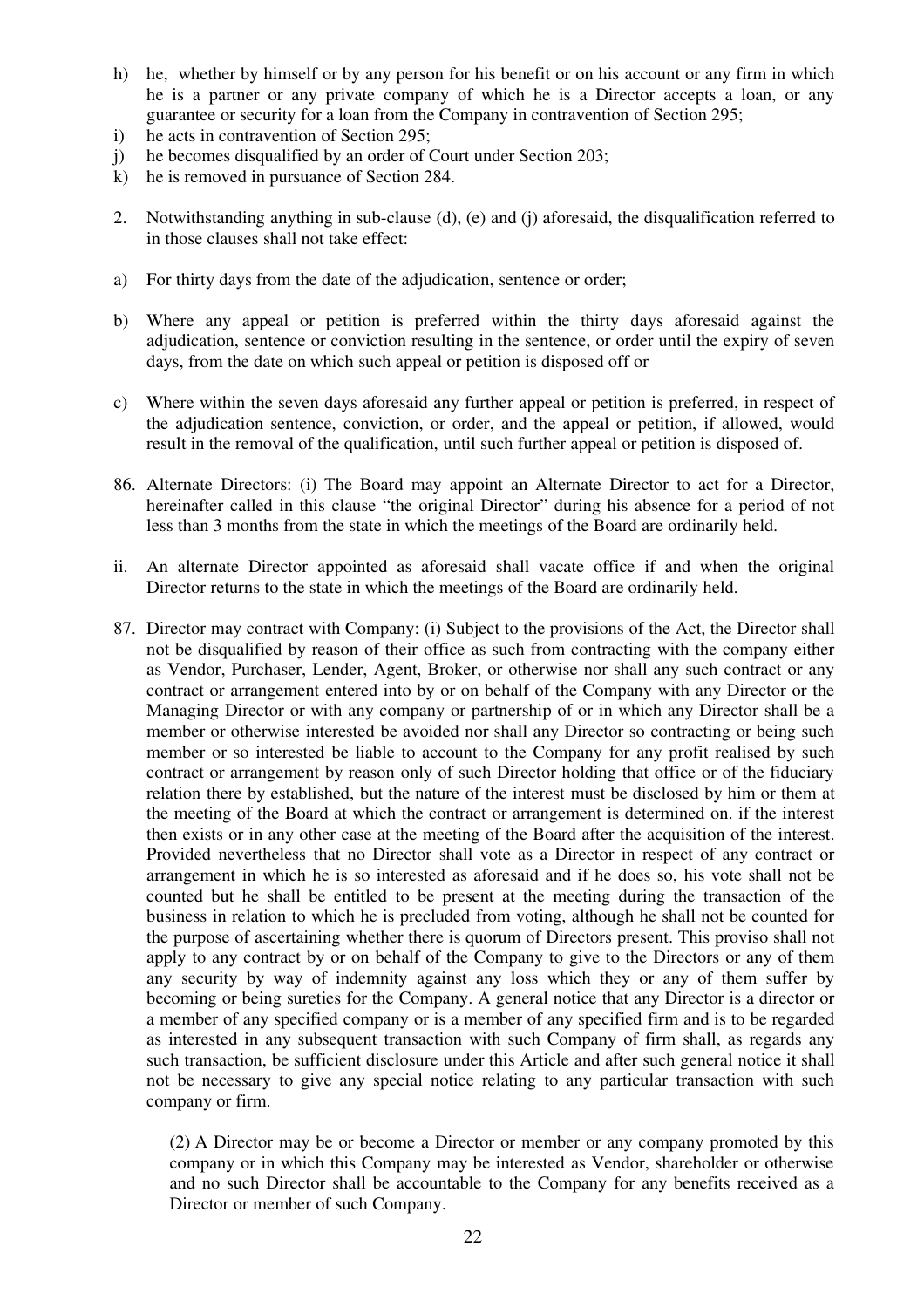88. Rights of Directors: Except as otherwise provided by these Articles, all the Directors of the Company shall have in all matters equal rights and privileges, and be subject to equal obligations and duties in respect of the affairs of the Company.

## **ROTATION OF DIRECTORS**

89 Rotation and Retirement of Directors:

(i) At the Annual General Meeting of the Company in every year, one-third of the Directors who are liable to retire by rotation for the time being or, if their number is not three or a multiple of three, then the number nearest to one-third shall retire from office.

- ii. Ex-officio Directors shall not be liable for retirement by rotation
- 90. Retiring Director Eligible for re-election: A retiring Director shall be eligible for reelection and the Company at the General Meeting at which a Director retires in the manner aforesaid may fill up the vacancy by appointing the retiring Director or some other person thereto.
- 91. Which Directors to retire: The Directors to retire in every year shall be those who have been longest in office since their last election; but, as between persons who become Directors on the same day, those to retire shall, unless they otherwise agree among themselves, be determined by lot.
- 92. Retiring Directors to remain in office till successors appointed: If at any General Meeting At which an election of Directors ought to take place, the place of any retiring Director is not filled up, and the meeting has not expressly resolved not to fill the vacancy, the meeting shall stand adjourned to the same day in the next week at the same time and place, or if that day is a public holiday till the next succeeding day which is not a public holiday at the same time and place, or if that day is a public holiday till the next succeeding day which is not a public holiday at the same time and place and if at the adjourned meeting the place of retiring Director is not filled up, then the retiring Directors or such of them as have not had their places filled up shall be deemed to have been re-elected at the adjourned meeting, subject to the provisions of Section 256.
- 93. Power of General meeting to increase or reduce number of Directors: Subject to the provisions of Sections 252, 255 and 259 the Company in General Meeting may increase or reduce the number of Directors and may also determine-in what rotation on the increased or reduced number is to retire.
- 94. Power to remove Directors by ordinary resolution: Subject to the provisions of Section 284, the Company may by an ordinary resolution remove any Director before the expiration of his period of office, and by an ordinary resolution appoint another person in his stead; the person so appointed shall be subject to retirement at the same time as if he had become a Director on the day on which the Director in whose place he is appointed was last elected as Director.
- 95. Right of persons other than Retiring Directors to stand for Directorship: Subject to Section 257 of the Act as amended a person not being a retiring Director shall be eligible for appointment to the office of a Director at any General Meeting if he or some other member intending to propose him as a Director has, not less than 14 days before the meeting, left at the Registered Office of the Company a notice in writing under his hand signifying his candidature for the office of the Director, or the intention of such member to propose him as a candidate for that office, as the case may be provided such person has signed and filed with the Registrar a consent in writing to act as such Director.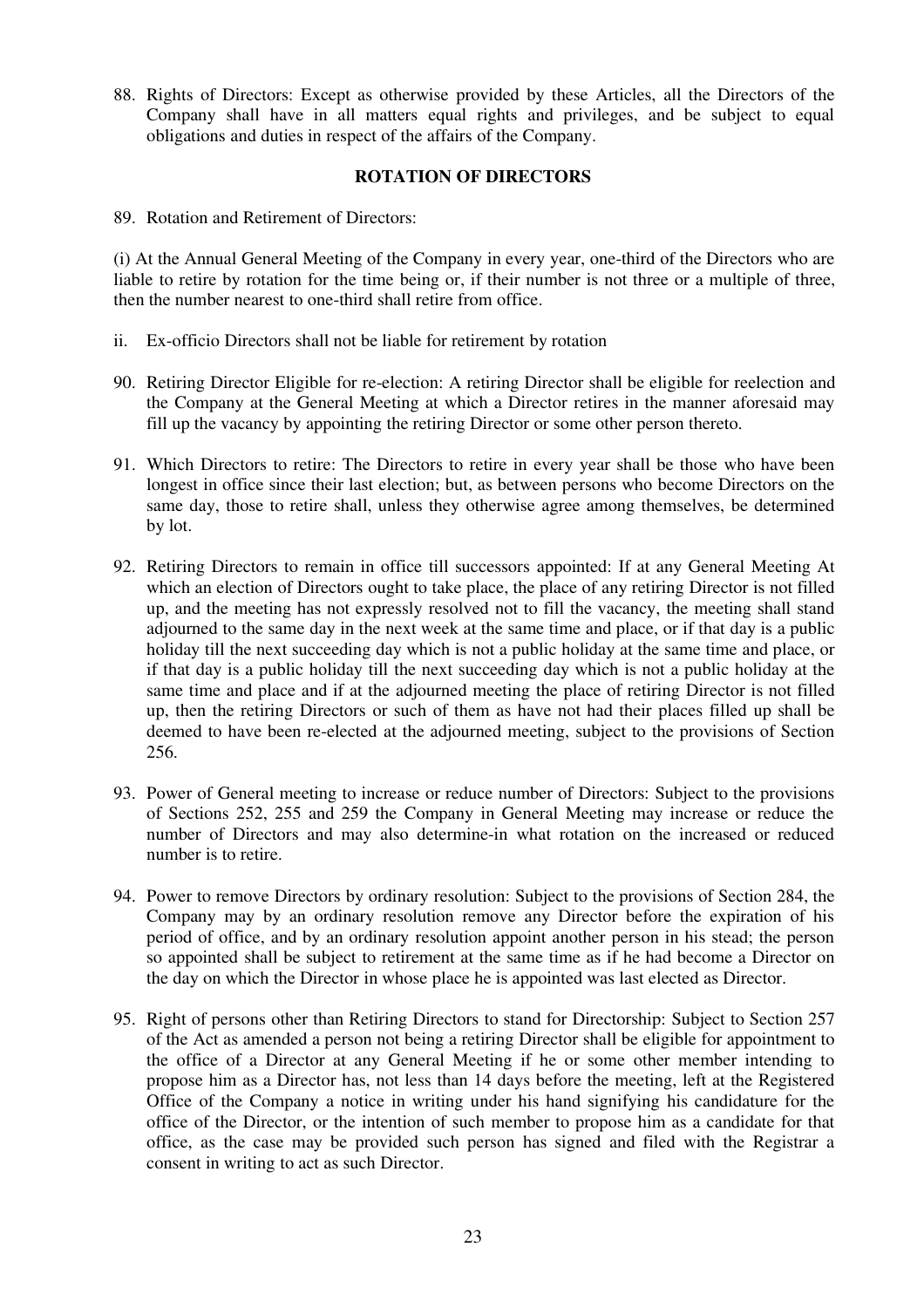## **PROCEEDINGS OF BOARD OF DIRECTORS**

#### 96. Meetings of the Board:

(i) The Board may meet for the despatch of business, adjourn and otherwise regulate the meetings as they think fit; provided that a meeting of the Board shall be held at least once in every three months, and at least four such meetings shall be held in every year.

(ii) The Chairman may at any time summon a meeting of the Board and the Chairman shall on the requisition of a Director at any time summon a meeting of the Board.

- 97. Quorum: The quorum for meeting of the Board shall be one-third of the total strength (any fraction contained in that one-third being rounded off as one) or two Directors whichever is higher, provided that where at any time the number of interested Directors is equal to or exceeds two-thirds of the total strength, the number of the remaining Directors, that is to say the number of the Directors who are not interested present at the meeting but not less than two shall be the quorum during such time. The total strength of the Board shall mean the numbers of Directors actually holding office as Directors on the date of resolution or meeting, that is to say, the total strength of the Board after deducting there from the number of Directors, if any, whose places are vacant at the time.
- 98. Questions how decided:

(1) Save as otherwise expressly provided in the Act, a meeting of the Board for the time being at which a quorum is present shall be competent to exercise all or any of the authorities, powers and discretions by or under the regulations of the company for the time bring vested in or exercisable by the Directors generally and all questions arising at any meeting of the Board shall be decided by a majority of the Board.

(2) In case of an equality of votes, the Chairman shall have a second or casting vote in addition to his vote as a Director.

99. Right of Continuing Directors when there is no quorum: the continuing Directors may at notwithstanding any vacancy in the Board; but if and so long as their number is reduced below three, the continuing Directors or Director may act for the purpose of increasing the number of Directors to three or of summoning a General Meeting of the Company and for no other purpose.

100.Chairman of the Board:

- i. The Chairman shall be elected at a special meeting of the Board of Directors of which not less than 21 days notice has been given. The Chairman shall be paid such remuneration as the Board may from time to time determine. The Board shall determine the period for which he is to hold to office.
- ii. If no person has been appointed as Chairman under clause (i) above or if at any meeting the Chairman is not present within fifteen minutes after the time appointed for holding the meeting, the Directors present may choose one of their number to be Chairman of the meeting.
- 101.Resolution by circulation: Save as otherwise expressly provided in the Act, a resolution in writing circulated in draft together with the necessary papers, if any to all the Directors, not less in number than the quorum fixed for the meeting of the Board and to all other Directors at their usual addresses in India and approved by such of the Directors or by a majority of such of them as are entitled to vote on the resolution shall be valid and effectual as if if had been a resolution duly passed at a meeting of the Board duly convened and held.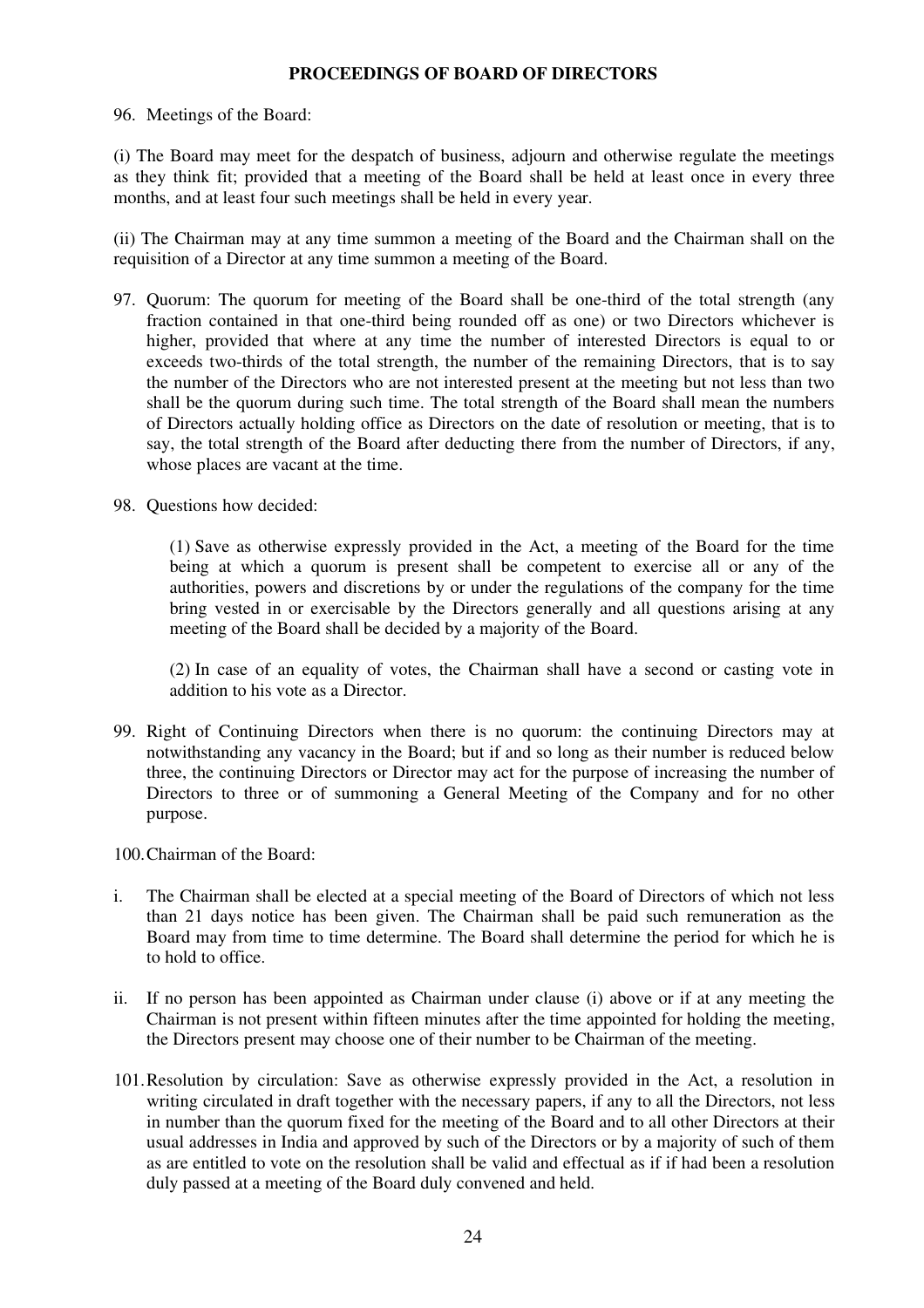### **POWERS AND DUTIES OF DIRECTORS**

- 102.General powers of Company vested in Directors: The business of the company shall be managed by the Board of Directors, who may pay all expenses incurred in getting up and registering the Company, and may exercise all such powers of the Company as are not by the Act or any statutory modification thereof for the time being in force, or by these presents, required to be exercised by the Company in General Meeting subject nevertheless to any regulation of these presents, to the provisions of the said Act, and to such regulations being not inconsistent with the aforesaid regulations or provisions as may be prescribed by the Company in General Meeting, but no regulation made by the Company in General Meeting shall invalidate any prior act of the Board which would have been valid if that regulation had not been made.
- 103.Powers to appoint Committee and to delegate: Subject to the provisions of Section 292 and the other provisions of the Act, the Board may delegate from time to time to any committee formed out of the Directors all or any of the powers, authorities and discretions for the time being vested on the Board and any such delegation may be made on such terms and subject to such conditions as the Board may think fit.
- 104.Attorney of the Company: The Board may appoint at any time and from time to time by a power of attorney under the Company's seal any person to be the attorney of the Company for such purpose and with such powers, authorities and discretions not exceeding those vested in ar exercisable by the Board in these Articles and for such period and subject to such conditions as the Board may from time to time think fit, and any such appointment may, if the Board think fit, be in favour of the members, or any of the members of any firm or company, or the members, Directors, nominees or managers of any firm or company or otherwise in favour of any body or persons, whether nominated directly or indirectly by the Board, and any such power-of-attorney may contain such provision for the protection or convenience of persons dealing with such attorney as the Board may think fit.
- 105.Duty to maintain Registers, etc., and record of minutes: (i) The Board shall duly comply with the provisions of the Act and in particular with the provisions in regard to registration of the particulars of the mortgages and charges affecting the properties of the Company or created by it and to keeping a Register of the Directors and to sending to the Registrar an annual list of members and a summary of particulars of shares and stock and copies of special resolution and other resolutions of the Board as are required to be filed with the Registrar under the provision of the Act and a copy of the Register of Directors and notification of any changes therein.
- ii. The Board shall cause minutes to be made in the books provided for the purpose:-
- a. of all appointments of officers made by the Board or by the Company in General meeting,
- b. of the names of the Directors present at each meeting of the Board and of any Committee of the Board,
- c. of all resolutions and proceedings at all meetings of the Company, and of the Board and of Committees of the Board;
- d. in the case of each resolution passed at the meeting of the Board or a Committee of the Board,the names of the Directors, if any dissenting from or not concurring in, the resolution.
- iii. All such minutes of the meeting of the Board, or the Committee, or the Company, if purporting to be signed by the Chairman of such meeting or by the Chairman of the next succeeding meeting, shall be receivable as prima-facie evidence of the matters stated in such minutes.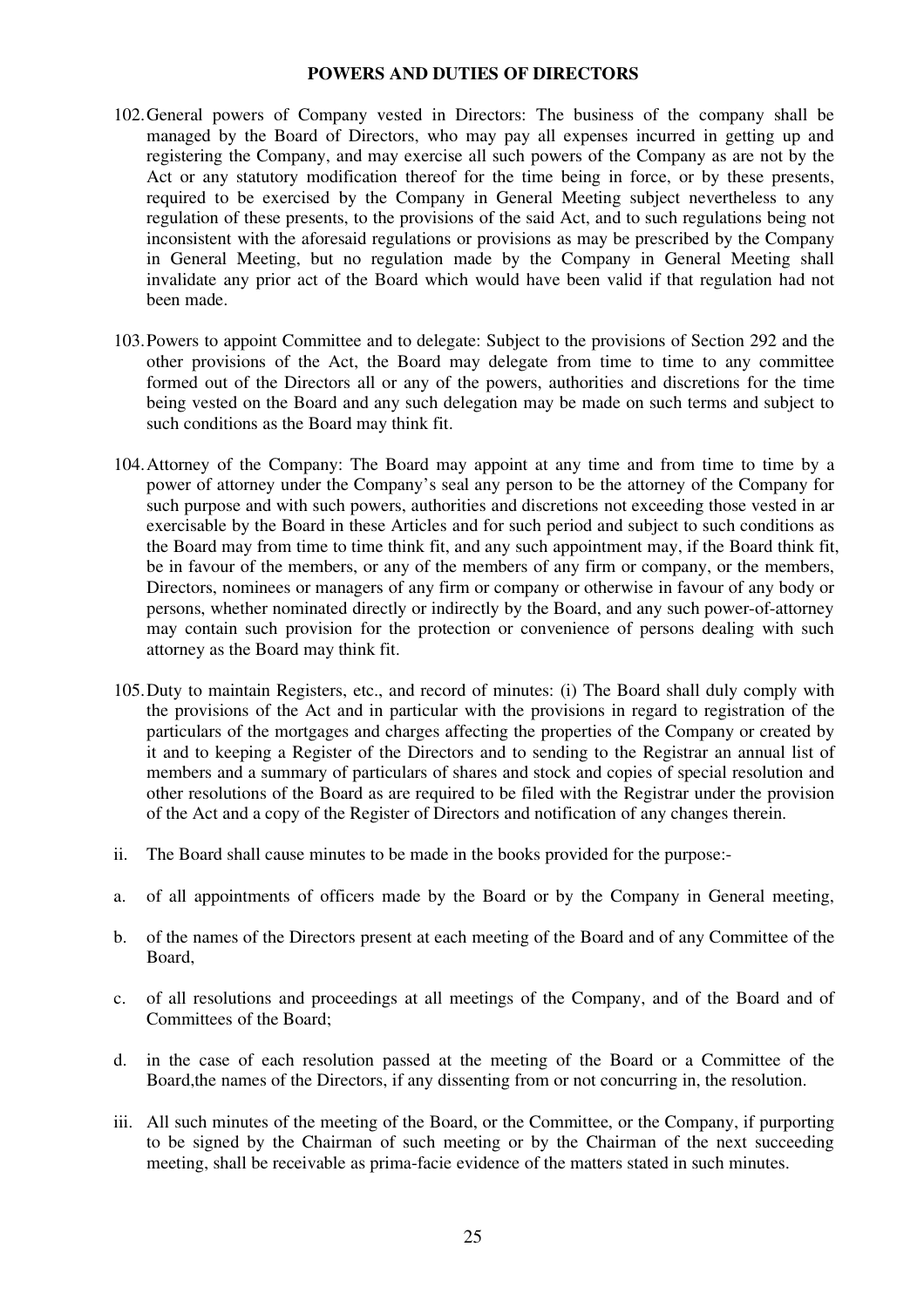- 106.Secretary: The Board shall have power to appoint as the Secretary a person fit in their opinion for the said office, for such period and on such terms and conditions as regards remuneration and otherwise as they may determine. The Secretary shall have such duties as may, from time to time, be entrusted to him by the Managing Directors.
- 107.Powers as to commencement of business or branches: Any branch or kind of business which by the Memorandum of Association of the Company or these presents is expressly or by implication authorised to be undertaken by the Company, may be undertaken by the Board at such time or times as they shall think fit and further may be suffered by them to be in abeyance whether such branch or kind of business may have been actually commenced or not so long as the Board may deem it expedient not to commence or proceed with such Branch or kind of business.
- 108.Delegation of Powers: Subject to Section 292. the Board may delegate all or any of their powers to any Directors jointly or severally or to anyone Director at their discretion.

## **BORROWING**

- 109.Borrowings powers: (i) The Board may from time to time raise any money or moneys for the purpose of the Company provided that the moneys to be borrowed together with the moneys already borrowed by the Company (apart from temporary loans obtained from the Company's bankers in the ordinary course of business) shall not without the sanction of the Company at a General Meeting exceed the aggregate of the paid-up capital of the Company and its free reserves, that is to say, reserves not set apart for any specific purpose and in particular, but subject to the provision of Section 293, the Board may from time to time at their discretion raise or borrow or secure the payment of any such sum or sums of money for the purpose of the Company, by the issue of debentures perpetual or otherwise including debentures convertible into shares of this or any other Company or perpetual annuities and in security of any such money so borrowed, raised or received, mortgage, pledge, or charge, the whole or any part of the property, assets or revenue of the Company present or future, including its uncalled capital by special assignment or otherwise or transfer or convey the same absolutely or in trust and give the lenders powers of sale and other powers as may be expedient and purchase, redeem or pay off any such securities.
- ii. Subject to the provisions of the clause next above the Board may, from time to time, at their discretion, raise or borrow or secure the re-payment of any sum or sums of money for the purpose of the Company at such time and in such manner and upon such terms and conditions in all respects as they think fit, and in particular, by promissory notes, or by opening current accounts, or by receiving deposits and advances, with or without security, or by the issue of bonds, perpetual or redeemable debentures or debenture stock of the Company charged upon all or any part of the property of the Company (both present and future) including its uncalled capital for the time being, or by mortgaging or charging or pledging any lands, buildings, goods or other property and securities of the Company, or by such other means as to them may seem expedient.
- iii. The Board may, subject, to law in this behalf, out of the annual profits of the Company or otherwise, set aside such sums as they may think fit for the purpose of providing a Redemption Fund for the repayment of any bonds, mortgage, debentures or debenture stock which may be issued by the Company in such amounts at such premium in such manner and at such period as they may think expedient.
- iv. The Board may upon the issue of any bond, debenture,debenture-stock, or security, give to the creditors of the Company holding the same or to any trustees or to other persons on their behalf, the power to appoint one or more of the Directors of the Company.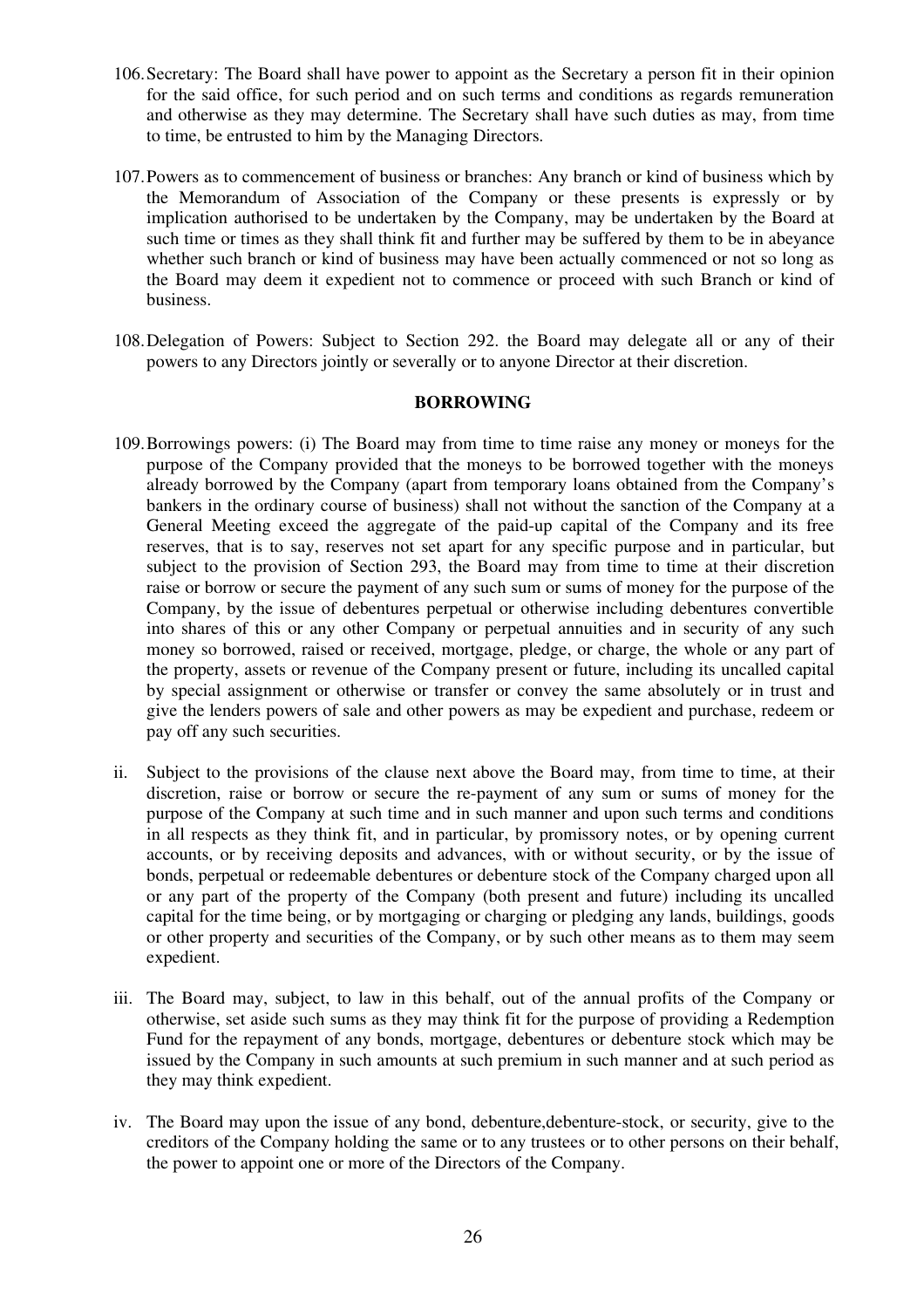- 110.Assignment of debenture stock: Such debentures, debenture-stock, bonds or other securities may be made assignable free from any equities between the Company and the person to whom the same may be issued.
- 111.Terms of debenture issues: Any such debentures, debenture-stock, bonds or other securities may be issued at a discount, premium or otherwise, and with any special privileges as to redemption, surrender, drawings, allotment of shares of the Company, or otherwise, provided that debentures with the right to allotment of or conversion into shares shall not be issued except with the sanction of the Company in General Meeting.
- 112.Charge on uncalled capital: The uncalled capital of the Company may be included in or charged by any mortgage or other security by the Board, by instrument under the Company's seal.
- 113.Subsequent Assignees of uncalled capital: Where any uncalled capital of the Company is charged, all persons taking any subsequent charge thereon shall take the same subject to such prior charge, and shall not be entitled by notice to the shareholders or otherwise, to obtain priority over such prior charge.
- 114.Charges in favour of Director for indemnity: If the Directors or any of them or any other persons, shall become personally liable for the payment of any sum primarily due from the Company, the Board may execute or cause to be executed any mortgage, charge or security over or affecting the whole or any part of the assets of the Company by way of indemnity to secure the Directors or other persons so becoming liable as aforesaid from any loss in respect of such liability.
- 115.Powers to be exercised by Board only at meeting: (i) The Board shall exercise the following powers on behalf of the Company and the said power shall be exercised only by resolutions passed at a meeting of the Board:
	- a) Power to make calls on shareholders in respect of money unpaid on their shares;
	- b) Power to issue debentures;
	- c) Power to borrow moneys otherwise than on debentures;
	- d) Power to invest the funds of the Company; and
	- e) Power to make loans.
- ii. The Board may by a resolution passed at a meeting delegate to any Committee of the Board the powers specified in sub-clauses (c), (d) and (e) of Clause (i)above.
- iii. Every resolution delegating the power set out in sub-clause (c) of clause (i) above shall specify the total amount up to which the moneys may be borrowed by the said delegate.
- iv. Every resolution delegating the power referred to in sub-clause(d) of clause (i) above shall specify the total amount up to which the funds may be invested and the nature of investments which may be made by the delegate.
- v. Every resolution delegating the power referred to in sub-clause(e) of clause (i) above shall specify the total amount up to which loans may be made by the delegate the purposes for which the loans may be made and the maximum amount of the loan that may be made for each such purpose in individual cases.

### **MANAGING DIRECTOR(S)**

116.Subject to the provision of the Act the Directors may from time to time appoint one or more of their body to the office of Managing Directors for such period and on such terms as they think fit, and subject to the terms of any agreement entered into in any particular case, may revoke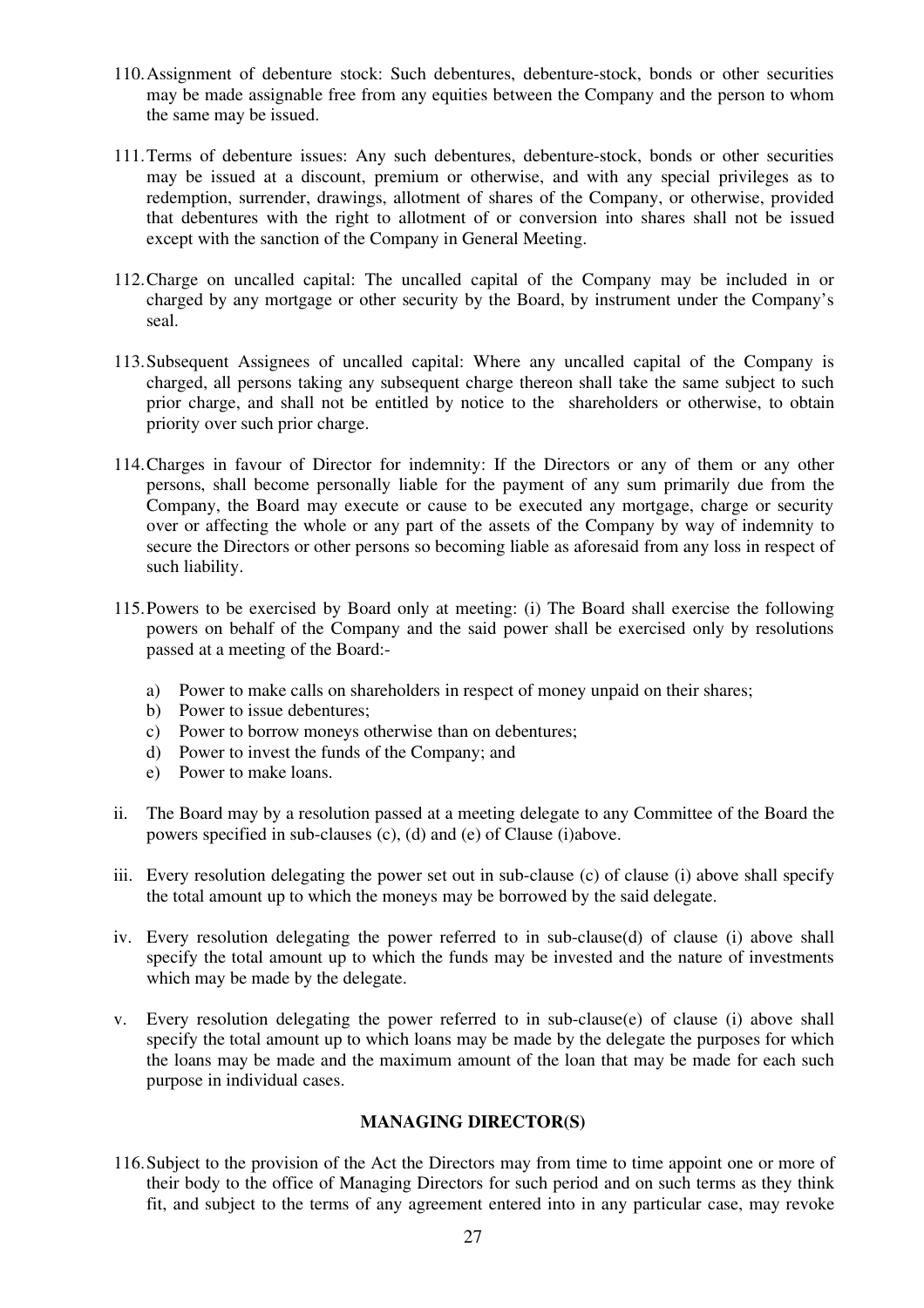such appointment. A Director or Directors so appointed shall not, whilst holding that office, be subject to retirement by rotation or be taken into account in determining the rotation of retirement of Directors, but his or their appointment shall be automatically terminated if he or they cease(s) from any cause to be a Director or Directors.

- 117.Delegation by Board: The Board may delegate all or any of their powers to such Officers, Agents or other persons as they may deem fit, and shall have power to grant to such Officers, Agents, or other delegates, such Powers-of-Attorney as the Board of Directors, deem expedient and such powers at pleasure to revoke.
- 118.Delegation of powers by the Board to Managing Director(s): Subject to the provisions of the Act the Board may from time to time in addition to the powers conferred upon them by the terms of their appointment entrust to and confer upon the Managing Director(s) for the time being such of the powers exercisable under these presents by the Board as they may think fit and may confer such powers on such terms and conditions as they think expedient and either collaterally with or to the exclusion of any of the powers of the Board in that behalf and may from time to time revoke, withdrawn or vary all or any of such powers.
- 119.Power of Managing Director(s): The said Managing Director(s) shall, subject to the supervision and control of the Board of Directors, have the power to engaged and dismiss, Officers, Engineers, clerks and Assistants, the general direction, management and superintendence of the business of the Company, with full power to do all acts matters and things deemed necessary, proper or expedient for carrying on the business and concerns of the Company, make and things deemed necessary, proper or expedient for carrying on the business and concerns of the Company, make and sign all such contracts, and to draw, accept, endorse, and negotiate on behalf of the Company, all such Bills of Exchange, Promissory Notes, Hundies, Cheques, Drafts, Government Promissory Notes, other Government papers and other instruments as shall be necessary, proper or expedient for the carrying on the business of the Company, and to exercise all the powers, authorities and discretions of the Company, except only such of them as by the Companies Act for the time being in force, or these presents are expressly directed to be exercised by the Board or by the shareholders in General Meeting.

### **COMMON SEAL**

- 120.The Board shall provide a common seal of the Company and shall have power from time to time to destroy the same and substitute a new seal in lieu thereof. The common seal shall kept at the Registered Office of the Company and committed to the custody of the Managing Director(s).
- 121.Affixture of common seal: The seal shall not be affixed to any instrument except by authority of a resolution of the Board or Committee authorised by the Board in that behalf and unless the Board otherwise determines every deed or other instrument to which the seal is required to be affixed shall, unless the same is executed by a duly constituted attorney for the company, be signed by One Director at least, in whose presence the seal shall have been affixed and countersigned by the Chairman or such other person as may from time to time be authorised by the Chairman, or by the Board, Provided nevertheless that any instrument bearing the seal of the Company and issued for valuable consideration shall be binding on the Company notwithstanding any irregularity touching the authority to issue the same. Provided also the counter signature of the Chairman or other authorised person shall not be necessary in the case of instruments executed in favour of the Chairman which shall be sealed in the presence of anyone Director and signed by him on behalf of the Company.

### **DIVIDENDS AND RESERVES**

122.Application of profit: The profits of the Company, subject to any special rights relating thereto created or authorised to be created by these presents, and subject to the provisions of these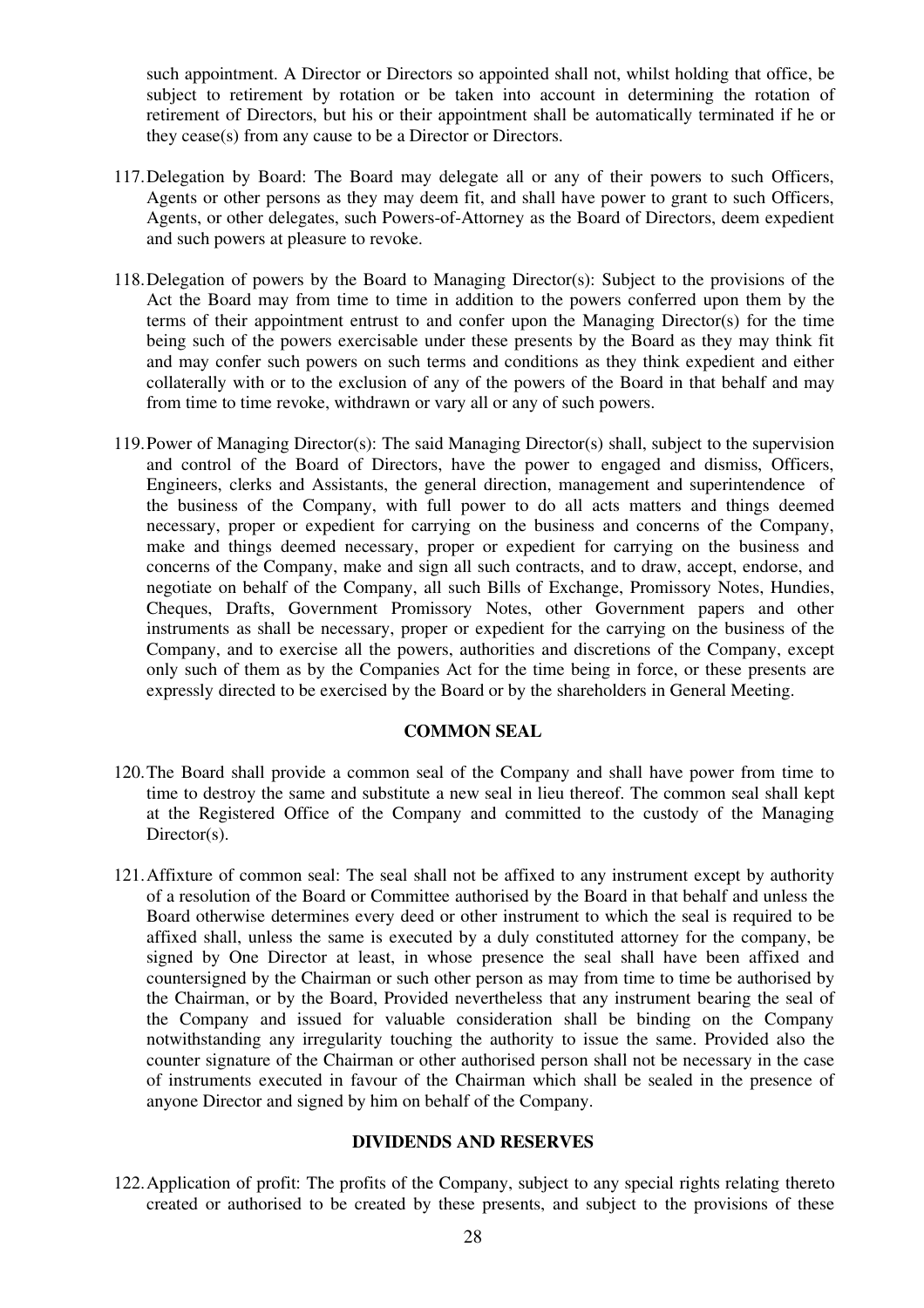presents as to the Reserve Fund, shall be divisible among the members in proportion to the amount of capital paid-up on the shares held by them respectively.

- 123.Declaration of Dividends: The Company in General Meeting may declare dividends but no dividend shall exceed the amount recommend by the Board.
- 124.Interim dividend: The Board may from time to time pay to the members such interim dividends as appear to them to be justified by the profits of the Company.
- 125.Dividends to be paid out of profits only: No dividend shall be payable except out of the profits of the year or any other undistributed profits except as provided by Section 205 and 208.

#### 126.Reserve Funds:

- i. The Board may before recommending any dividend set aside out of the profits of the Company such sums as they think proper as a reserve or reserves which shall, at the discretion of the Board, be applicable for any purpose to which the profits of the Company may be properly applied, including provision for meeting contingencies or for equalising dividends, and pending such application may, at the like discretion, either be employed in the business of the Company or be invested in such investments (other than shares of the Company) as the Board may, from time to time, think fit.
- ii. The Board may also carry forward any profits which they may think prudent not to divide, without setting them aside as Reserve.
- 127.Method of payment of dividend:(i) Subject to the rights of persons if any entitled to shares with special rights as to dividends, all dividends shall be declared and paid according to the amounts paid-up or credited as paid up on the shares in respect whereof the dividend is paid.
- ii. No amount paid or credited as paid on a share in advance of calls shall be treated for the purpose of these regulations as paid on the share.
- iii. All dividends shall be apportioned and paid proportionately to the amounts paid or credited as paid on the shares during any portion or portions of the period in respect of which the dividend is paid; but if any share is issued on terms providing that it shall rank for dividend as from a particular date such share shall rank for dividend accordingly.
- 128.Deduction of arrears: The Board may deduct from any dividend payable to any member all sums of money, if any, presently payable by him to the Company on account of calls or otherwise in relation to the shares of the Company.
- 129.Adjustment of dividends against calls: Any General Meeting declaring a dividend or bonus may make call on the members of such amount as the meeting fixes, but so that the call on each member shall not exceed the dividend or bonus payable to him and so that the call be made payable at the same time as the dividend or bonus and the dividend or bonus may if so arranged between the Company and themselves be set off against the call.
- 130. Bonus or dividend in specie: No dividend shall be paid except in cash: provided that nothing herein shall be deemed to prohibit the capitalisation of profits or reserves of the company for the purpose of issuing fully-paid-up bonus shares or paying up any amount for the time being unpaid on any shares held by the members of the company.
- 131.Payment by cheque or warrant:(i) Any dividend, interest, or other moneys payable in cash in respect of shares may be paid by cheque or warrant sent though the post directed to the registered address of the holder or in the case of joint holders to registered address of that one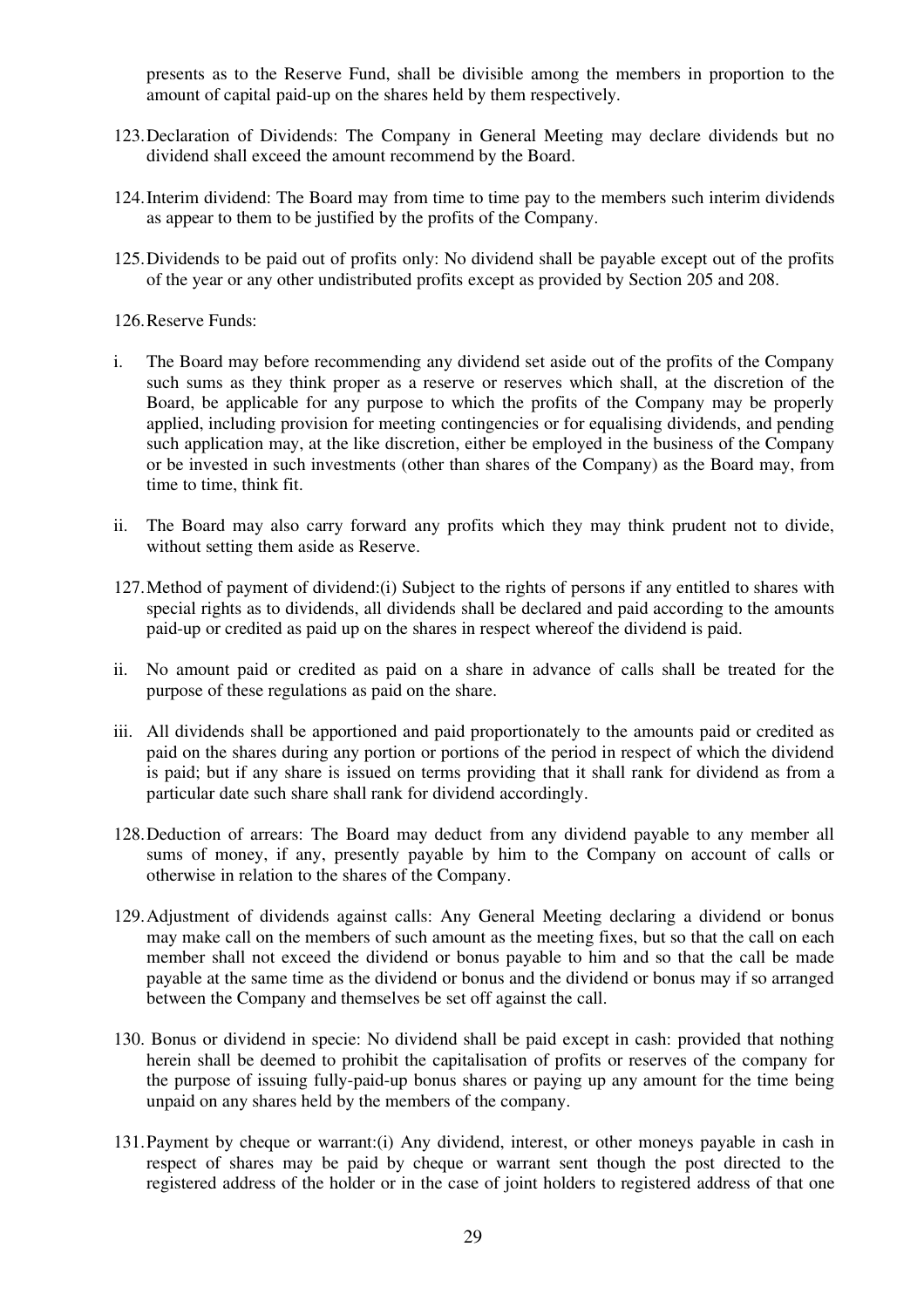of the joint holders who is first named on the Register of Members or to such person and to such address as the holders or the joint holders may in writing direct.

- ii. Every such cheque or warrant shall be made payable to the order of the person to whom it is sent.
- iii. Every such cheque or warrant shall be posted within forty-two-days from the date of declaration of the dividend.
- 132.Receipt of joint holders: Anyone of two or more joint holders of a share may give effectual receipts for any dividends, bonuses or other moneys payable in respect or such share.
- 133.Dividends not to bear interest:No dividend shall bear interest against the Company.
- 134.(e)Unclaimed Dividends: All dividends remaining unclaimed for a period of six years from the date of the declaration of the said dividend may be forfeited by the Board for the benefits of the Company. Provided that no dividend shall be forfeited unless the claim for the same by the respective shareholders has become barred by limitation in accordance with the Law of Limitation applicable.The Board of Directors may, at their discretion at any time sanction the payment of such dividend notwithstanding the same has been declared to be forfeited or has been shown in the accounts to have been so forfeited.
- 135.Transfer of share not to pass prior dividends: Any transfer of shares shall not pass the right to any dividend declared thereon before the registration of the transfer.
- 136.Notice of dividend: Notice of any dividend that may have been declared shall be given to the persons entitled to share therein in the manner mentioned in the Act.

# **CAPITALISATION OF PROFITS**

- 137.Capitalisation of Profits:(i) The Company in General Meeting may, on the recommendation of the Board, resolve subject to the provisions of the Act.
- a) That the whole or any part of any amount standing to the credit of the Share Premium Account or the Capital Redemption Reserve Fund or any moneys, investments or other assets forming part of the undivided profits including profits or surplus moneys arising from the realisation and (where permitted by law) from the appreciation in value of any capital assets of the Company standing to the credit of the General Reserve, Reserve or any Reserve fund or any amounts standing to the credit of the Profit and Loss Account or any other fund of the Company or in the hands of the Company and available for distribution as dividend be capitalised.
- b) That such sum be accordingly set free for distribution in the manner specified in clause (2) below amongst the members who would have been entitled thereto if distributed by way of dividend and in the same proportion.
- ii. The sum aforesaid shall not be paid in cash but shall be applied, subject to the provisions contained in clause (3) below either in or towards:
- a) Paying up any amounts for the time being unpaid on any shares held by such members respectively.
- b) Paying up in full, unissued shares or debentures of the Company to be alloted and distributed, credited as fully paid up, to and amongst such members in the proportions aforesaid, or
- c) Partly in the way specified in sub-clause (a) and partly in that specified in the sub-clause (b)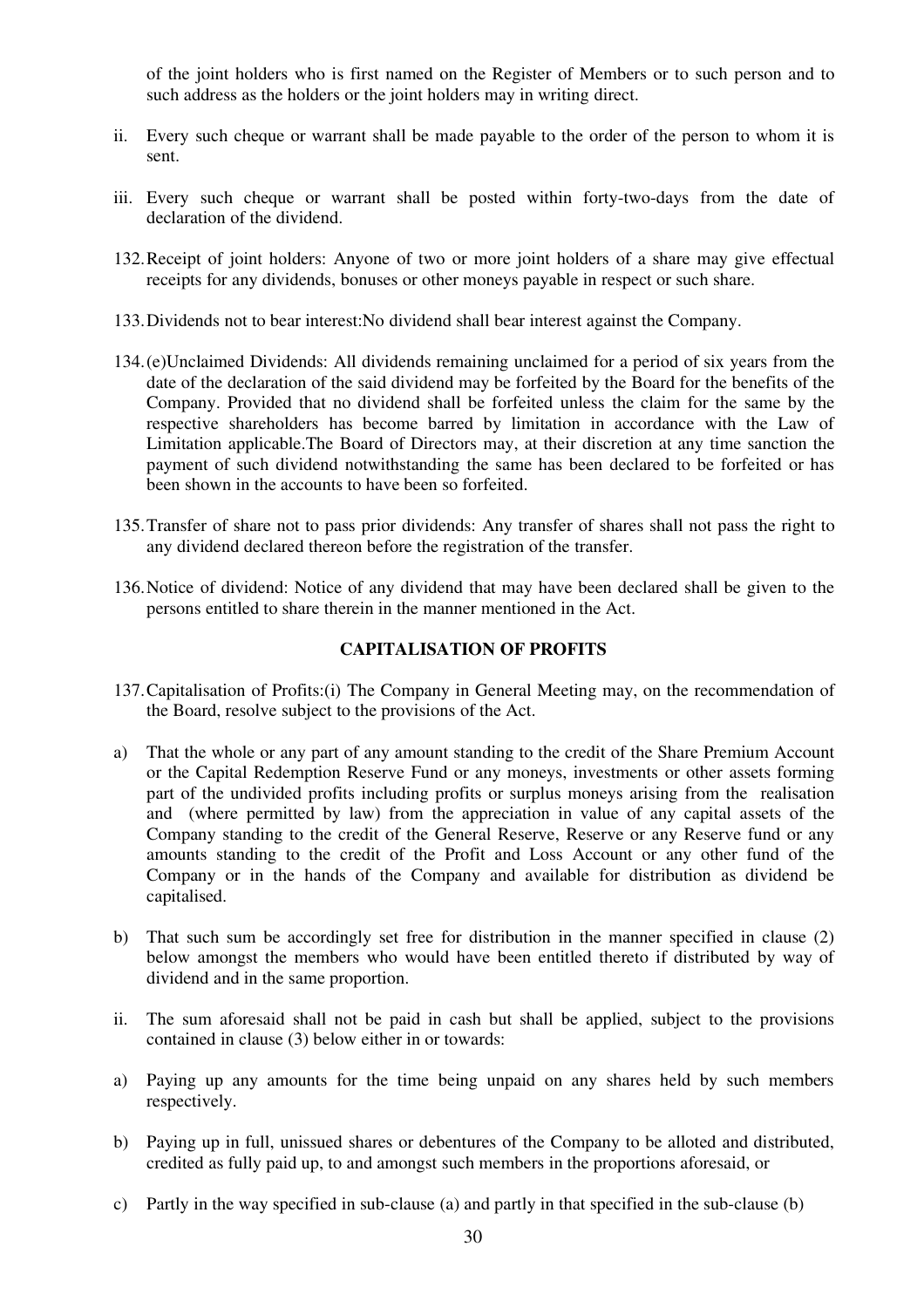- iii. A share Premium Account and Capital Redemption Reserve Fund may for the purpose of this regulation only be applied in the paying up of unissued shares to be issued to members of the Company as fully paid bonus shares.
- iv. The Board shall give effect to resolutions passed by the Company in General Meeting in pursuance of this Article.
- 138.Powers of Board for declaration of Bonus:
- 1) Whenever such a resolution as aforesaid shall have been passed the Board shall:
- a) Make all appropriations and applications of the undivided profits resolved to be capitalised thereby and all allotments and issues of fully paid shares or debentures if any, and
- b) Generally do all acts and things required to give effect thereto.
- 2) The Board shall have full power:
- i. to make such provision, by the issue of fractional certificates or by payment in cash or otherwise as they think fit, or the case of shares or debentures becoming distributable in fractions; and also
- ii. to authorise any person to enter on behalf of all the members entitled thereto into agreement with the company providing for the allotment to them respectively credited as fully paid-up of any further shares or debentures to which they may be entitled upon such capitalisation, or (as the case may require) for the payment by the Company on their behalf, by the application thereto of their respective proportions of the profits resolved to be capitalised, of the amounts or any part of the amounts remaining unpaid on their existing shares.
- 3) Any agreement made under such authority shall be effective and binding on all such members.

# **ACCOUNTS**

139.Books of Account:

- 1) The Board shall cause proper books of accounts to be kept in respect of all sums of money received and expended by the Company and the matters in respect of which such receipts and expenditure take place, of all sales and purchases of goods by the company and of the assets and liabilities of the Company.
- 2) If the Company shall have a branch office, whether in or outside India, proper books of account relating to the transactions effected at that office shall be kept at that office and proper summarised returns, made up to date at intervals of not more than three months, shall be sent by the branch office to the Company at its Registered Office or other place in India, as the Board think fit, where the main books of the Company are kept.
- 3) The books of account shall be kept at the Registered Office or at such other place as the Board think fit.
- 4) All the aforesaid books shall give a fair and true view of the affairs of the Company or of its branch as the case may be, with respect to the matters aforesaid, and explain its transactions.
- 5) The books of account shall be open to inspection by any Director during business hours.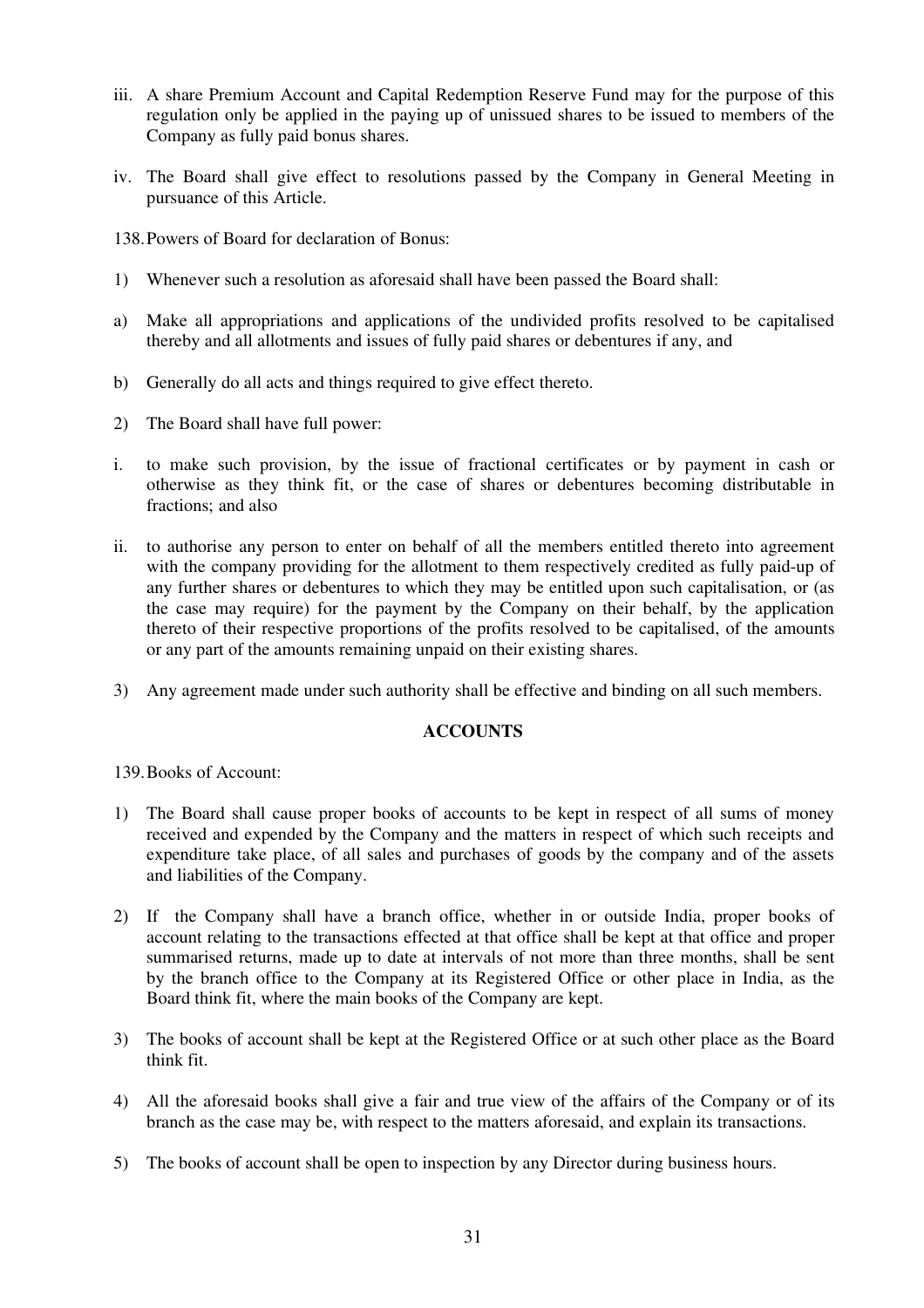- 140.Inspection by Members: The Board shall from time to time determine whether and to what extent and what times and places and under what conditions or regulations the accounts and books and documents of the company or any of them shall be open to the inspection of the members, and no member (not being a Director) shall have any right of inspecting any accounts or books or documents of the Company except as conferred by statute or authorised by the Board or by a resolution of the Company in General Meeting.
- 141.Statement of account to be furnished to Annual General Meeting: The Board shall lay before each Annual General Meeting a profit and Loss Account for the financial year of the company and a Balance sheet made up as at the end of the financial year which shall be a date which shall not precede the day of the meeting by more than six months or such extended period of time as shall have been granted by the Registrar under the provisions of Act.
- 142.Balance Sheet and Profit and Loss Account:
- 1) Subject to the provisions of Section 211, every Balance sheet and Profit and Loss Account of the Company shall be in the forms set out in Parts I and II respectively of Schedule VI of the Act, or as near thereto as circumstances admit.
- 2) So long as the Company is a holding Company having a subsidiary, the Company shall conform to Section 212 and other relevant provisions of the Act.
- 3) If in the opinion of the Board any of the current assets of the Company may not have a value on realisation in the ordinary course of business at least equal to the amount at which they are stated, the fact that the Board is of that opinion shall be stated.
- 143.Authentication of Balance Sheet and Profit and Loss Account: (1) Save as provided in clause (2) below every Balance Sheet and every Profit and Loss Account of the Company shall be signed on behalf of the Board by title Manager or Secretary', Managing Director(s) and by at least two Directors of the Company.
- 2) The Balance Sheet and the Profit and Loss Account shall be approved by the Board before they are signed on behalf or the Board in accordance with the provisions of this Article and before they are submitted to the Auditors for their report thereon.
- 144.Profit and Loss Account to be Annexed and Auditor's Report to be attached to the balance sheet; The Profit and Loss Account shall be annexed to the Balance Sheet and the Auditors Report shall be attached thereto.
- 145.Board's Report to be attached to Balance sheet: (1) Every Balance Sheet laid before the Company, in General Meeting shall have attached to it a Report by the Board with respect to the state of the Company's affairs, the amounts, if any, which they propose to carry to any Reserves either in such Balance Sheet or in a subsequent Balance Sheet, and the amount, if any, which they recommend to be paid by way of dividend.
- 2) The Report shall, so far as is material for the appreciation of the state of the Company's affairs by its members and will not in the Board's opinion be harmful to its business or that of any of its subsidiaries, deal with any changes which have occurred during the financial year in the nature of the Company's business or that of the Company's subsidiaries or in the nature of the business carried on by them and generally in the classes of business in which the Company has an interest.
- 3) The Board shall also give the fullest information and explanation in their report or in cases falling under the proviso to Section 222 in an addendum to that Report, on every reservation, qualification or adverse remark contained in the Auditor's Report.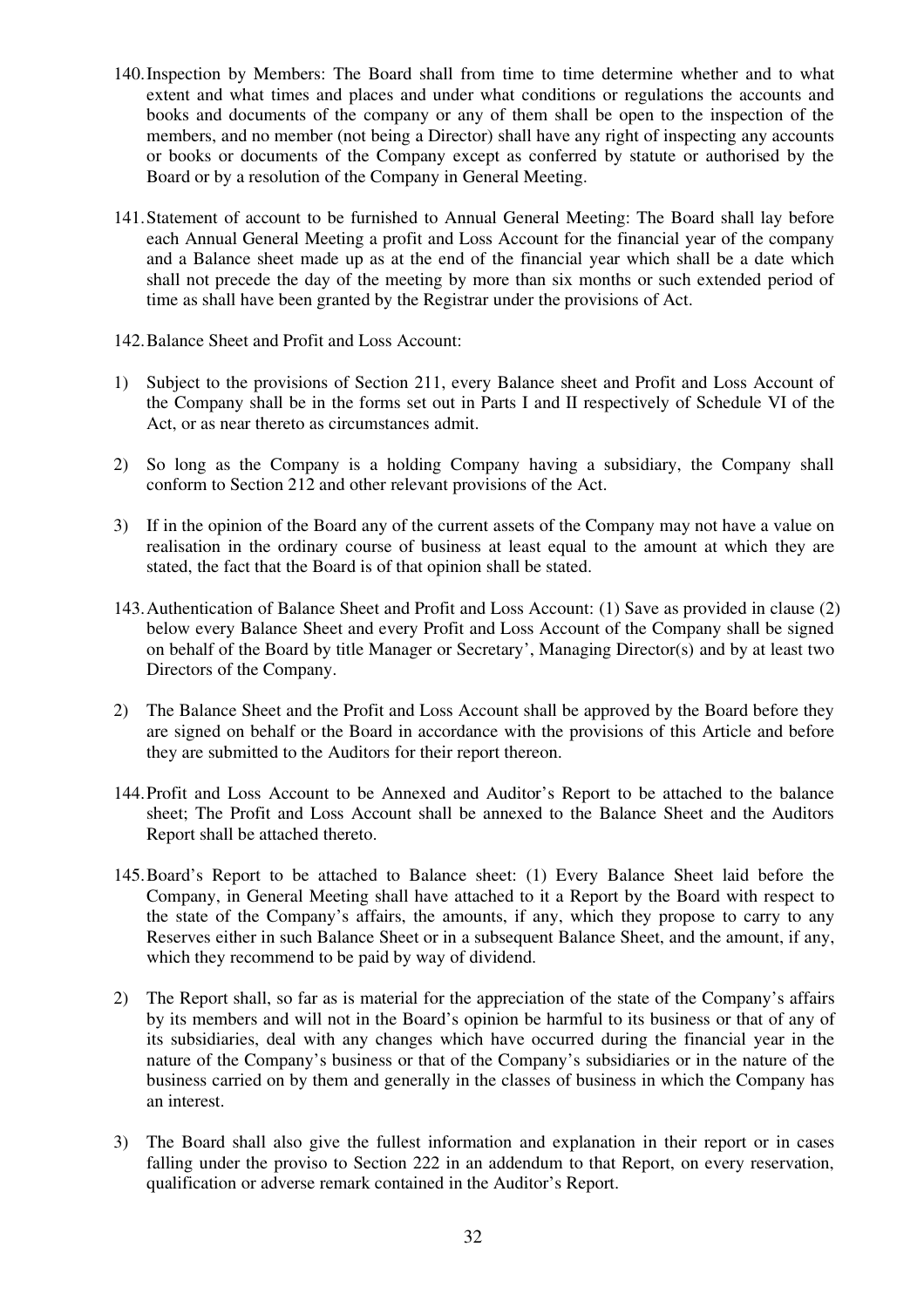- 4) The Board's Report and addendum, if any, thereto, shall be signed by the Chairman if he is authorised in that behalf by the Board;and where he is not so authorised shall be signed by such number of Directors as are required to sign the Balance Sheet and the Profit and Loss Account of the Company under clauses (1) article 143.
- 5) The Board shall have the right to charge any person not being a Director with the duty of seeing that the provisions of clauses (1) to (3) of this Article are complied with.
- 146.Right of Members to copies of balance sheet and Auditors's Report: The Company shall comply with the requirements of Section 219.

## **ANNUAL RETURNS**

147.Annual returns: The Company shall make the requisite annual Returns in accordance with Sections 159 and 161.

# **AUDIT**

- 148.Accounts to be Audited: Every Balance sheet and Profit and Loss Account shall be audited by one or more Auditors to be appointed as hereinafter set out.
- 149. Appointment of Auditors:
- 1) The Company at each Annual General Meeting shall appoint an Auditor or Auditors to hold office from the conclusion of that meeting until the conclusion of the next Annual General Meeting.
- 2) At any Annual General Meeting, a retiring Auditor by whatsoever authority appointed, shall be re-appointed, unless
- a) he is not qualified for re-appointment;
- b) he has given the Company notice in writing of his unwillingness to be re-appointed;
- c) a resolution has been passed at that meeting appointing somebody instead of him or providing expressly that he shall not be, reappointed; or
- d) Where notice has been given of an intended resolution to appoint some person or persons in the place of retiring Auditor, and by reason of the death, incapacity of disqualification of that person or any or all of those persons, as the case may be, the resolution cannot be proceeded with.
- 3) Where at an Annual General Meeting no Auditors are appointed or re-appointed, the Central Government may appoint a person to fill the vacancy.
- 4) The Company shall, within seven days of the Central Government's power under clause (3) becoming exercisable, give notice of that fact to that Government.
- 5) The Board may fill any casual vacancy in the office of an Auditor, but while any such vacancy continues, the remaining Auditor or Auditors (if any) may act, but where such a vacancy is caused by the resignation of an Auditor, the vacancy shall only be filled by the Company in General Meeting.
- 6) A person, other than a retiring Auditor, shall not be capable of being appointed at an Annual General Meeting unless special Notice of a resolution for appointment of that person to the office of Auditor has been given by a member to the Company not less than twenty-eight days before the meeting in accordance with Section 190 and the Company shall send a copy of any such notice to the retiring Auditor and shall give notice thereof to the members in accordance with Section 190 and all the other provisions of Section 225 shall apply in the matter. The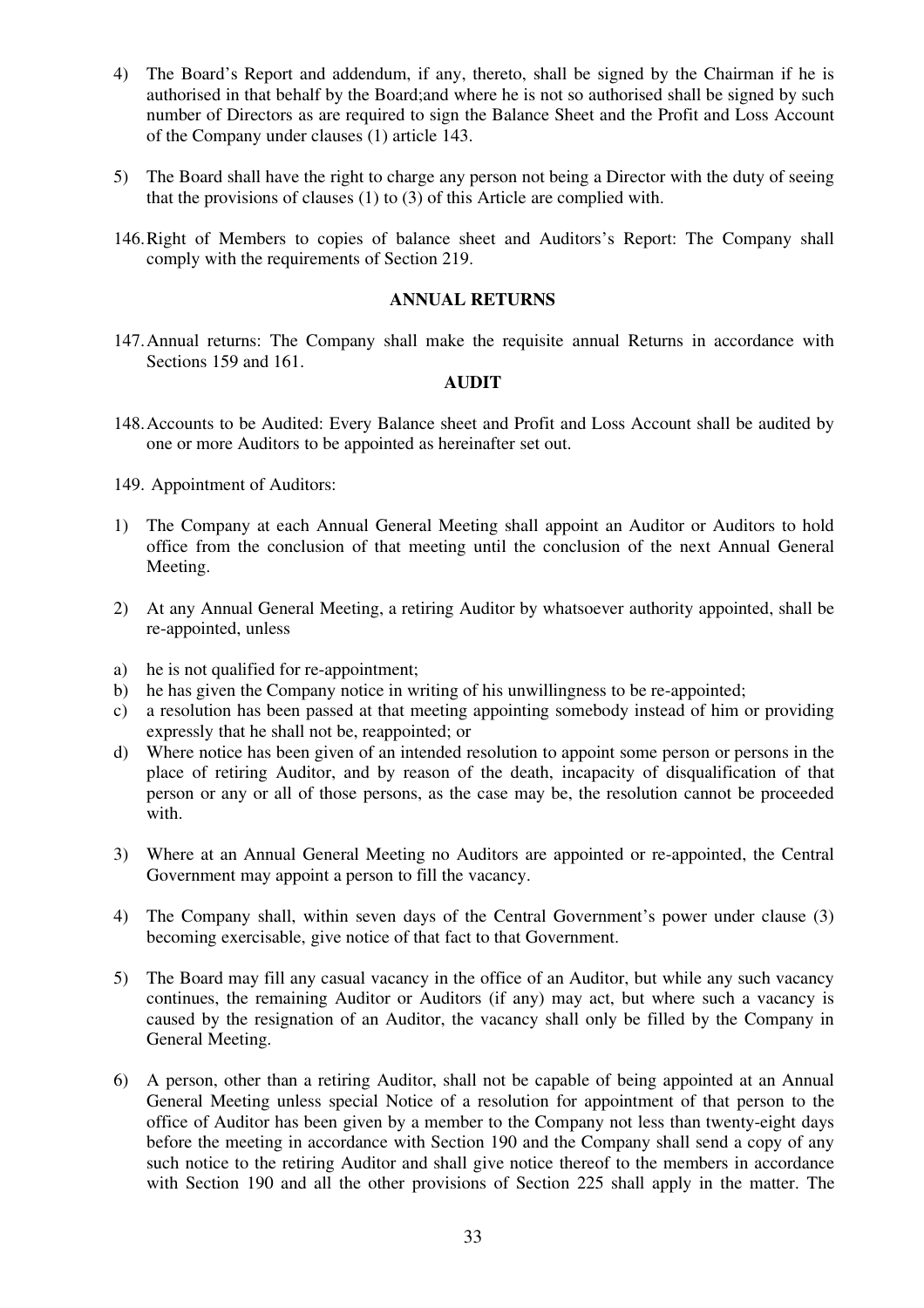provisions of this clause shall also apply to a resolution that a retiring Auditor shall not be reappointed.

- 7) Any Auditor may before the expiry of his term be removed from the office by the Company in General Meeting after obtaining the previous approval of the Central Government in that behalf.
- 8) The persons qualified for appointment as Auditors-shall be only those referred to in Section 226.
- 150.Audit of Branch Offices: The company shall comply with the provisions of Section 228 in relation to the audit of the Accounts of branch offices of the Company.
- 151.Remuneration of Auditors: The remuneration of the Auditors shall be fixed by the Company in General Meeting except that the remuneration of any Auditors appointed to fill any casual vacancy may be fixed by the Board.
- 152.Rights and Duties of Auditors:
- 1) Every Auditor of the Company shall have a right of access at all times to the books and accounts and vouchers of the Company and shall be entitled to require from the Directors and officers of the Company such information and explanation as may be necessary for the performance of his duties as Auditor.
- 2) All notices of , and other communications relating to, any General Meeting of the Company which any member of the Company is entitled to have sent to him shall also be forwarded to the Auditor and the Auditor shall be entitled to attend any General Meeting and to be heard at any General Meeting which he attends on any part of the business which concerns him as Auditor.
- 3) The Auditor shall make a report to the members of the Company on the accounts examined by him and on every Balance Sheet and Profit and Loss Account and on every other document declared by the act to be part of or annexed to the Balance Sheet or Profit and Loss Account, which are laid before the Company in General Meeting during his tenure of Office, and the Report shall state whether, in his opinion and to the best of his information and according to the explanations given to him, the said-accounts give the information required by the Act in the manner so required and give a true and fair view.
- i. In the case of the Balance sheet of the state of the Company's affairs as at the end of its financial year, and
- ii. In the case of the Profit and Loss Account of the Profit and Loss for its financial year.
- 4) The Auditor's Report shall also state:
- a) whether he has obtained all the information and explanations which to the best of his knowledge and belief were necessary for the purpose of his audit.
- b) whether in his opinion, proper books of account as required by law have been kept by the Company so far as appears from his examination of those books, and proper returns adequate for the purposes of his audit have been received from branches not visited by him.
- c) Whether the Company's Balance Sheet and Profit and Loss Account dealt with by the Report are in agreement with the books of account and returns.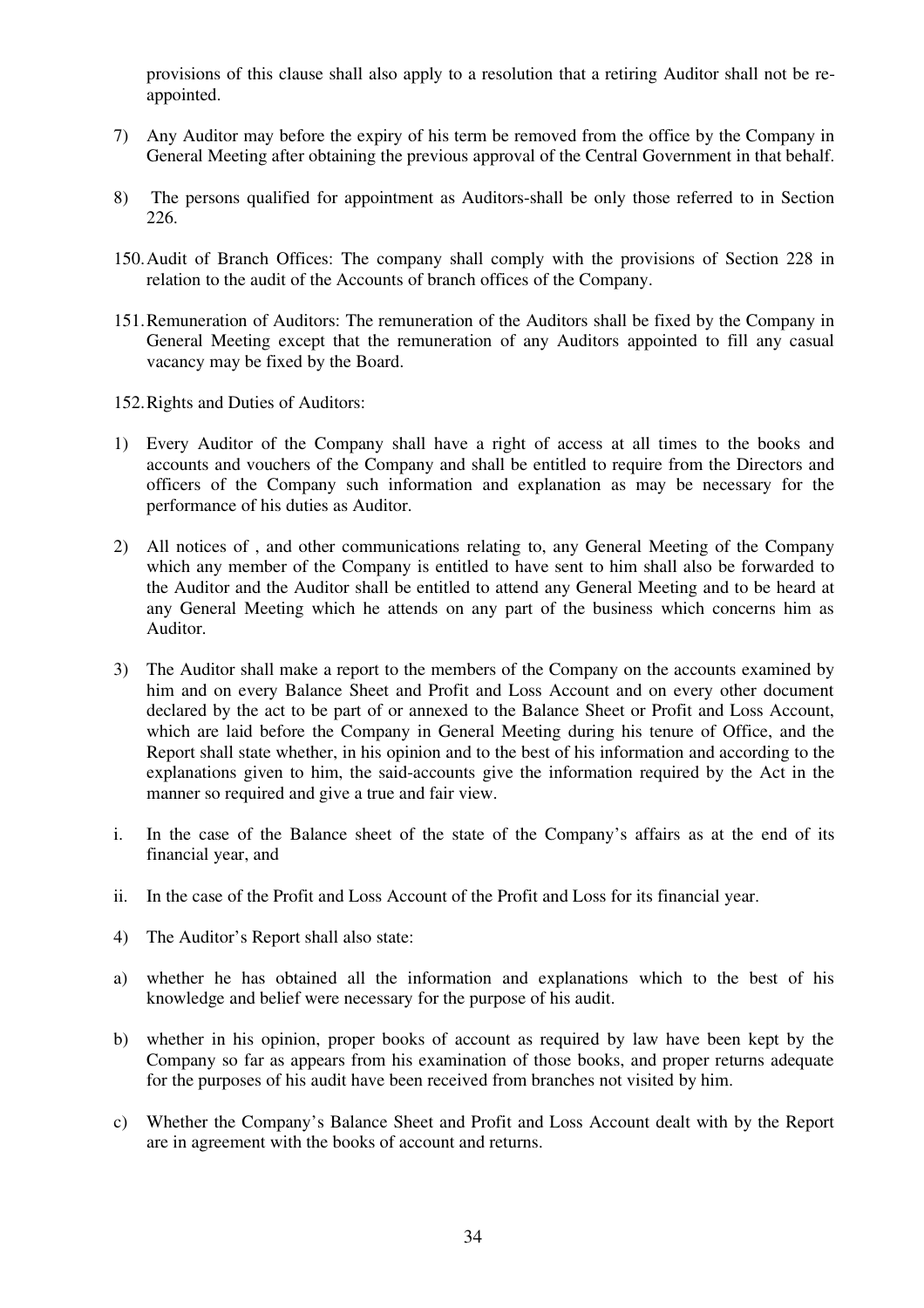- 5) Where any of the matters referred to in clauses (i) and (ii) of Sub-Section (2) of Section 227 or in clauses (a),(b),(bb) and (c) of Sub-Section (3) of Section 227 is answered in the negative or with a qualification the Auditor's Report shall state the reason for such answer.
- 6) The Auditors Report shall be read before the Company in General Meeting and shall be open to inspection by any member of the Company.
- 153.Accounts when Audited and approved to be conclusive except as to errors discovered within three months: Every Account of the Directors when audited and approved by the Annual General Meeting shall be conclusive.

## **SERVICE OF DOCUMENTS AND NOTICE**

- 154.Service of Documents on the Company: Subject to Sec.53 of the Act a document may be served on the Company or any officer thereof by sending it to the Company or officer at the Registered Office of the Company by post under a certificate of posting or by registered post, or by leaving it at the Registered Office.
- 155.How Documents are to be served on Members:
- 1) A document (which expression for this purpose shall be deemed to include and shall include any summons, notices, requisition, process, order, judgement or any other document in relation to or in the winding up of the Company) may be served or sent by the company on or to any member either personally or by sending it by post to him to his registered address.
- 2) All notices shall with respect to any registered shares to which persons are entitled jointly be given to whichever of such persons is named first in the Register, and notice so given shall be sufficient notice to all the holders of such shares.
- 3) Where a document is sent by post:-
- a) Service thereof shall be deemed to be effected by properly addressing, pre-paying and posting a letter containing the document provided that where a member has intimately to the Company in advance that the document should be sent to him under certificate of posting, or by registered post with or without acknowledgment due and has deposited with the Company a sum sufficient to defray the expenses of doing so, service of the document shall not be deemed to be effected unless it is sent in the manner intimated by the member; and (b)such service shall be deemed to have been effected;
- i. in the case of a notice of a meeting, at the expiration of forty eight hours after the letter containing the notice is posted; and
- ii. in any other case, at the time at which the letter would be delivered in the ordinary course of post.
- 156.Service on persons acquiring shares on death or Insolvency of Member: A document may be served by the Company on the persons entitled to a share in consequence of the death or Insolvency of member by sending it through the post in a prepared letter addressed to them by name, or by the title of representatives of the deceased, or assignee of the insolvent or by any like description at the address (if any) in India supplied for the purpose by the persons claiming to be so entitled, or (until such an address has been so supplied) by serving the document in any manner in which the same might have been served if the death or insolvency had not occurred.
- 157.Persons entitled to notice of General Meetings: Subject to the provisions of the Act and these Articles notice of General Meeting shall be given: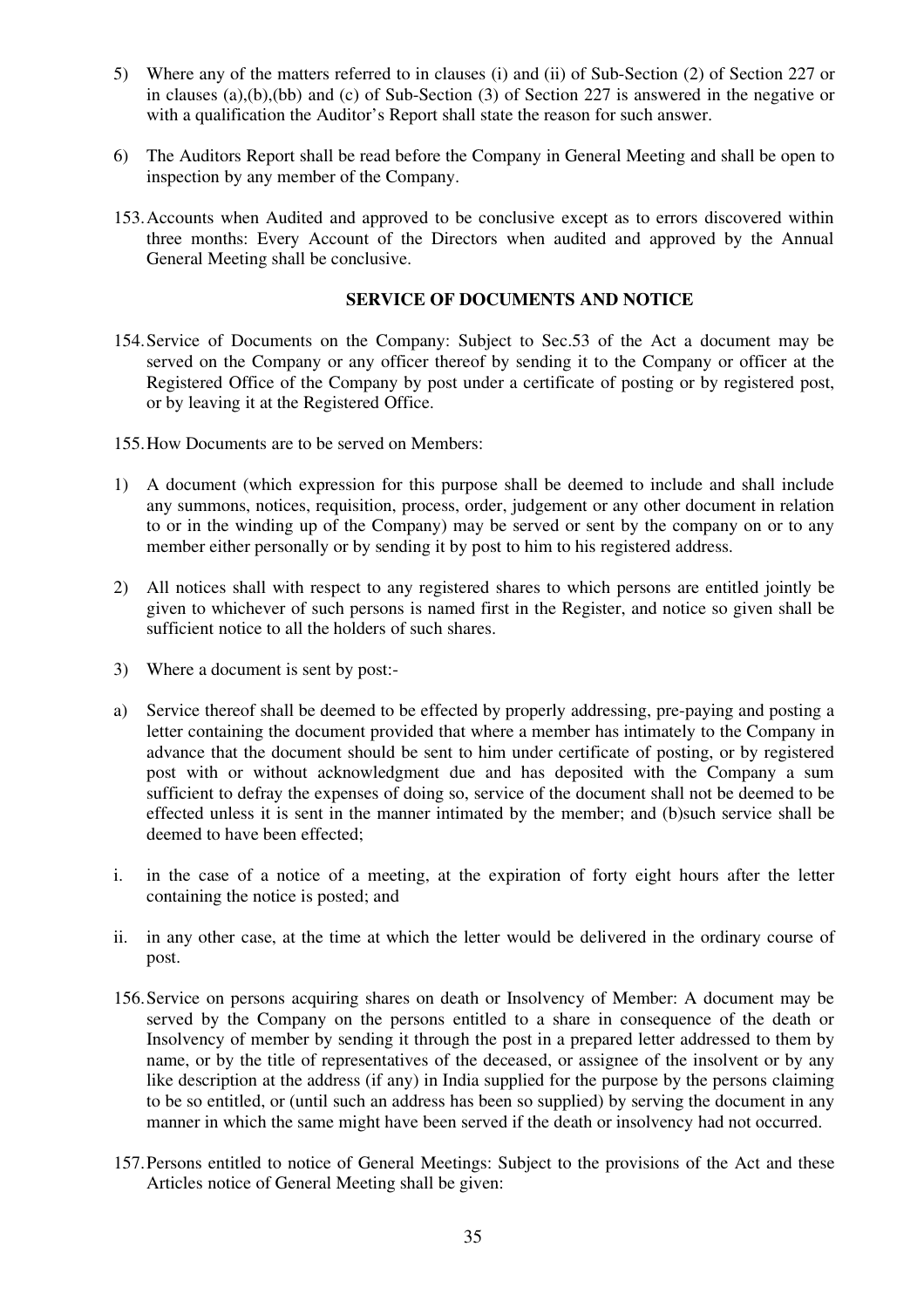- a) to the members of the Company as provided by Article 58 in any manner authorised by Article 155 as the case may be or as authorised by the Act:
- b) to the persons entitled to a share in consequence of the death or insolvency of a member as provided by Article 156 or as authorised by the Act:
- c) to the Auditor or Auditors for the time being of the Company, in any manner provided by Article 155 or as authorised by the Act, in the case of any member or members of the Company.
- 158.Advertisement: Subject to the provisions of the Act any document required to be served on or sent to the members, or any of them by the Company and not expressly provided for by these presents, shall be deemed to be duly served or sent if advertised once in a newspaper circulating in the neighbourhood of the Registered Office of the Company.
- 159.Members bound by documents given to previous holders: Every person, who by the operation of law, transfer, or any other means whatsoever, shall become entitled to any share, shall be bound by every document in respect of such share which, previously to his name and address being entered on the Register, shall have been duly served on or sent to the person from whom he derives his title to such shares.
- 160.How notice to be signed: Any notice to be given by the Company shall be signed by a Director or officer as the Board may appoint. The Signature to any notice to be given by the Company may be written or printed or lithographed.

# **AUTHENTICATION OF DOCUMENTS**

161.Authentication of documents and proceedings: Save as otherwise expressly provided in the Act or these Articles, a document of proceeding requiring authentication by the Company may be signed by a Director or an authorised officer of the Company and need not be under it seal.

## **WINDING UP**

- 162.Application of Assets: Subject to the provisions of the Act as to preferential payments, the assets of the Company shall, on its winding up, be applied in satisfaction of its liabilities pari passu and subject to such application, shall unless the articles otherwise provide, be distributed among the members according to their rights and interest in the Company.
- 163.The assets available for distribution to members whether on a liquidation or not shall be applied first in repaying to the holders of the preference shares the amounts paid up on such preference shares together with a sum equal to any arrears or deficiency of the fixed dividends thereon whether earned or declared or not, upto the commencement of the winding up in case of a liquidation and in any other case upto the date of occurrence of the event which gives rise to the return of assets of the company and the balance of the assets shall be distributed amongst the holders of the equity shares in proportion to the amount paid up on the equity shares held by them respectively.
- 164.Division of assets of the Company among Members: If the Company shall be wound up whether voluntarily or otherwise, the liquidators may, with sanction of a special resolution, divide among the contributories, in specie or kind any part of the assets of the Company, and may with the like sanction vest any part of the assets of the Company in trustees upon such trusts for the benefit of the contributories or any of them, as the liquidators with the like sanction shall think fit. Incase any shares to be divided as aforesaid involve a liability to calls or otherwise any person entitled under such division to any of the said shares may within ten days after the passing of the special resolution, by notice in waiting, direct the liquidators to sell his proportion and pay him the net proceeds, and the liquidators shall, if practicable, act accordingly.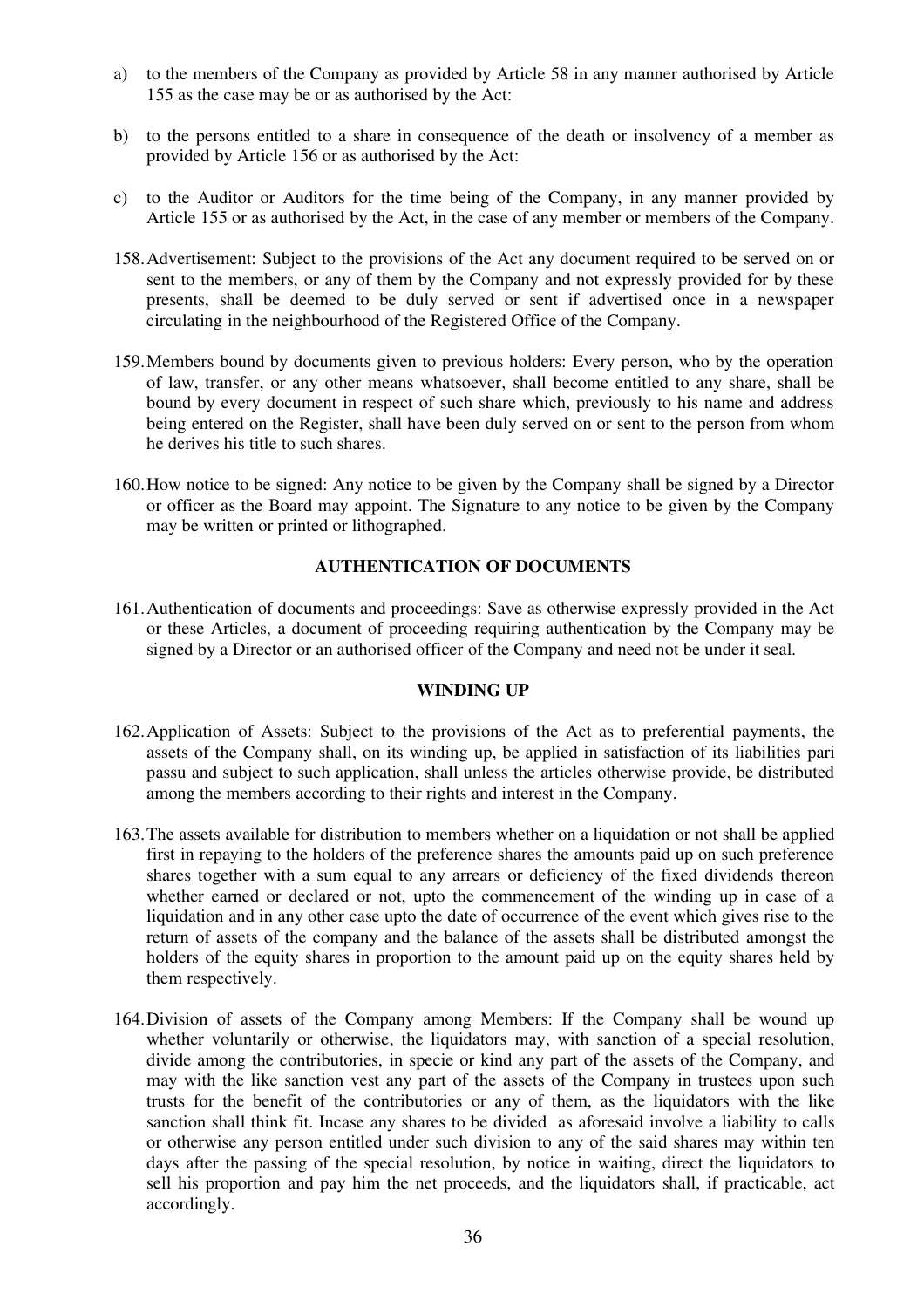# **INDEMNITY AND RESPONSIBILITY**

165.Directors' and others right to indemnity:

- i. Subject to the provisions of Section 201 the Managing Director and every Director, Manager, Secretary and other Officer or employee of the Company shall be indemnified by the Company against, and it shall be the duly of the Directors out of the funds of the Company to pay all cost, losses and expenses (including travelling expenses) which any such Director, officer or employee may incur or become liable to by reason of any contract entered into or act or deed done by him or in any other way in the discharge of his duties, as such Director, office or employee.
- ii. Subject as aforesaid every Director, Manager, Secretary, or other officer or employee of the Company shall be indemnified against any liability incurred by them or him in defending any proceedings whether civil or criminal in which judgment is given in their or his favour or in which they, or he is acquired or discharged or in connection with any application under Section 633 in which relief is given to them or him by the court.
- 166.Not responsible for acts of others: Subject to the provisions of Section 201, no Director or other officer of the Company shall be liable for the acts, receipts, neglects, or defaults, of any other Director or officer or for joining in any receipt or other act for conformity or for any loss or expenses happenings to the Company through insufficiency or deficiency of title to any property acquired by order of the Directors for or on behalf of the company, or for the insufficiency or deficiency of any security in or upon which any of the money of the Company shall be invested or for any loss or damages arising from the bankruptcy, insolvency or tortuous-act of any person, company or Corporation, with whom any moneys, securities or effects shall be entrusted or deposited or for any loss occasioned by any error or judgment or oversight on his part, or for any other loss or damage or misfortune whatever which shall happen in execution of the duties of his office or in relation thereto, unless the same happens through his own wilful act or default.

# **SECRECY CLAUSE**

167.Secrecy Clause:

- 1) No member shall be entitled to visit or inspect the Company's works without the permission of the Directors or to require discovery of or any information respecting any detail of the Company's trading or any matter which is or may be in the nature of a trade secret, mystery of trade or secret process or which may relate to the conduct of the business of the Company and which in the opinion of the Board it will be inexpedient in the interests of the Company to communicate to public.
- 2) Every Director, Manager, Secretary, Auditor, Trustee, Member of a Committee, Officer, Servant, Agent, Accountant, or other person employed in the business of the Company shall if so required by the Board before entering upon his duties, or at any time during his term of office, sign a declaration pledging himself to observe strict secrecy respecting all transactions of the Company.